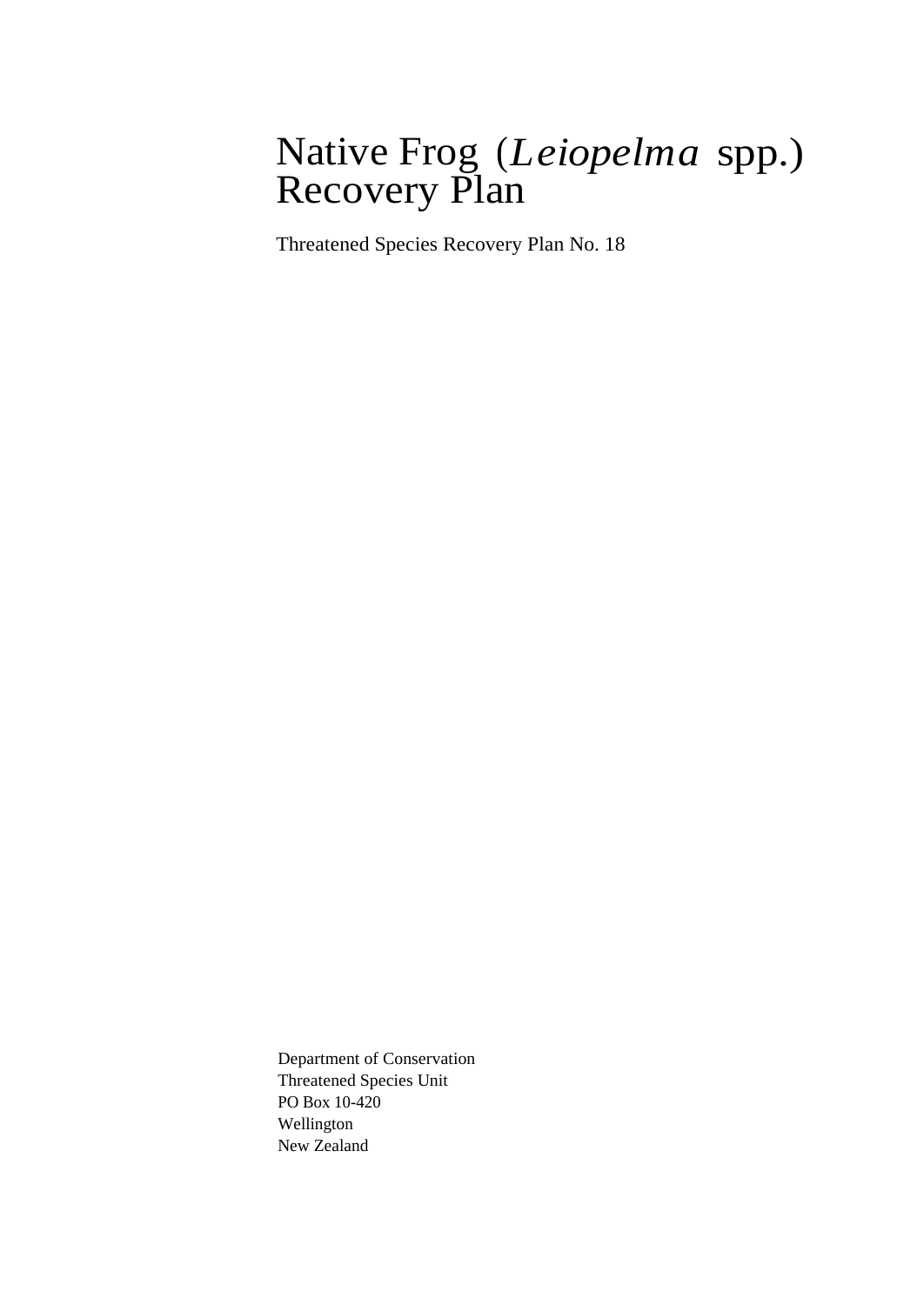Prepared by: Donald G. Newman Science & Research Division Department of Conservation for the Threatened Species Unit

© March 1996, Department of Conservation

ISSN 1170-3806 ISBN 0-478-01805-3

Cover photo: I. G. Crook, Department of Conservation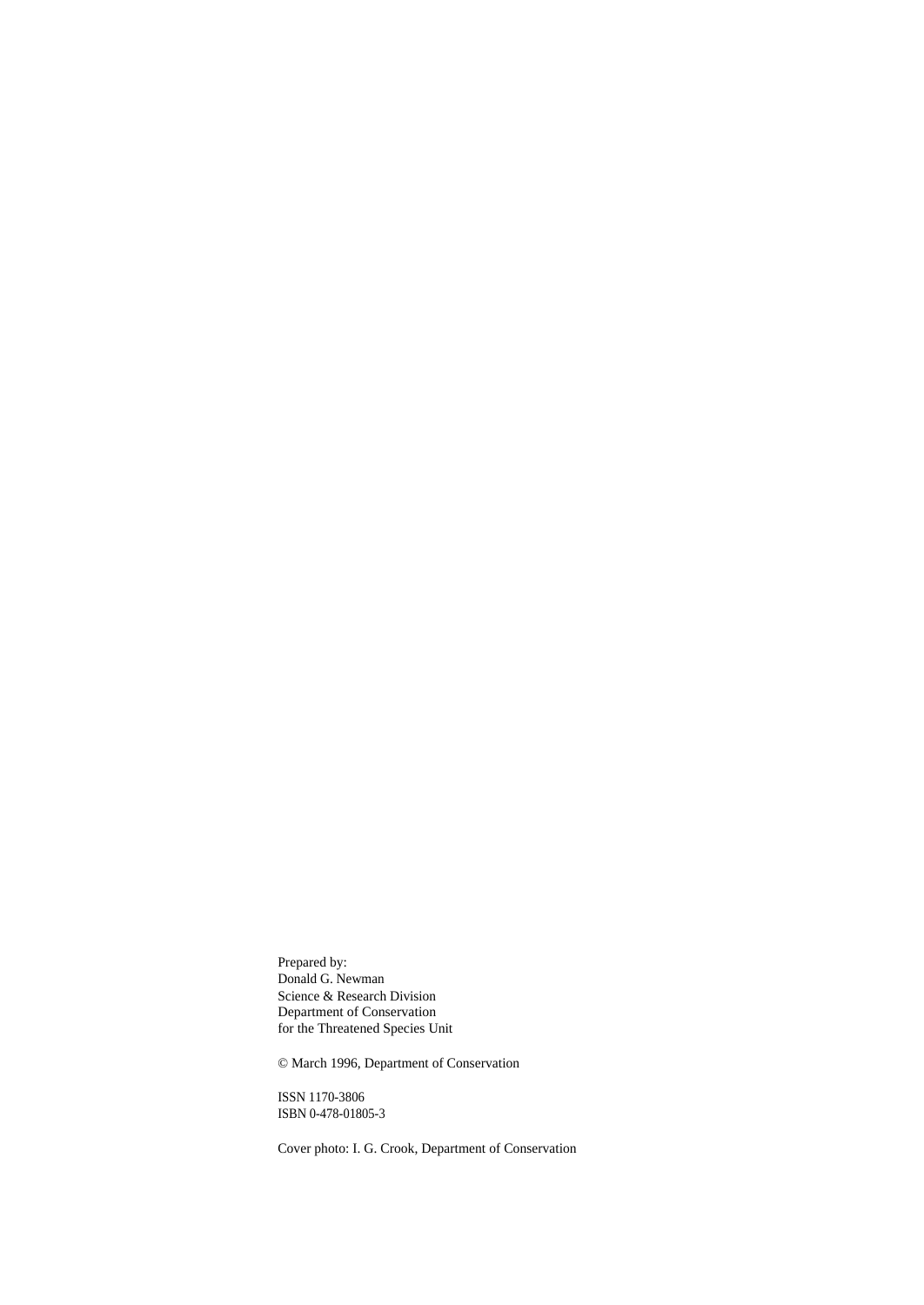#### CONTENTS *page*

| 1.0              | Introduction                                                                |                |  |  |
|------------------|-----------------------------------------------------------------------------|----------------|--|--|
| 2.0              | <b>Past Distribution</b>                                                    |                |  |  |
|                  | 2.1<br>Leiopelma hamiltoni                                                  | $\mathfrak{Z}$ |  |  |
|                  | 2.2<br>Leiopelma hochstetteri                                               | $\mathfrak{Z}$ |  |  |
|                  | 2.3<br>Leiopelma waitomoensis (extinct)                                     | $\mathfrak{Z}$ |  |  |
|                  | 2.4<br>Leiopelma markhami (extinct)                                         | $\overline{4}$ |  |  |
|                  | 2.5<br>Leiopelma auroraensis (extinct)                                      | $\overline{4}$ |  |  |
| 3.0              | <b>Present Distribution</b>                                                 | 5              |  |  |
|                  | 3.1<br>Hamilton's frog                                                      | 5              |  |  |
|                  | 3.2<br>Maud Island frog                                                     | 5              |  |  |
|                  | 3.3                                                                         | $\sqrt{5}$     |  |  |
|                  | Archey's frog                                                               |                |  |  |
|                  | Hochstetter's frog<br>3.4                                                   | $\sqrt{5}$     |  |  |
|                  | Captive stocks<br>3.5                                                       | 6              |  |  |
| 4.0              | <b>Threats to Native Frogs</b>                                              | 7              |  |  |
|                  | 4.1<br>Hamilton's frog                                                      | 7              |  |  |
|                  | 4.2<br>Maud Island frog                                                     | 7              |  |  |
|                  | Archey's frog<br>4.3                                                        | $\overline{7}$ |  |  |
|                  | 4.4<br>Hochstetter's frog                                                   | $\,8\,$        |  |  |
|                  | 4.5<br>Global declines of amphibian populations                             | 8              |  |  |
| 5.0              | Ability to Recover                                                          |                |  |  |
| 6.0              | <b>Options for Recovery</b>                                                 |                |  |  |
|                  | 6.1<br>Hamilton's frog                                                      | 11             |  |  |
|                  | 6.2<br>Maud Island frog                                                     | 11             |  |  |
|                  |                                                                             | 12             |  |  |
|                  | Archey's frog<br>6.3                                                        |                |  |  |
|                  | 6.4<br>Hochstetter's frog                                                   | 13             |  |  |
| 7.0              | Recovery Strategy: Goal and Objectives                                      | 15             |  |  |
| 8.0              | Recovery Strategy: Work Plan                                                | 17             |  |  |
| 9.0              | <b>Research Priorities</b>                                                  | 25             |  |  |
|                  | References                                                                  | 27             |  |  |
| Acknowledgements |                                                                             |                |  |  |
|                  |                                                                             | 29             |  |  |
|                  | Appendix 1: Estimate of Funding Required                                    |                |  |  |
|                  | Appendix 2: Monitoring Techniques for Native Frogs                          |                |  |  |
|                  | <b>Appendix 3:Advocacy Pamphlet</b>                                         |                |  |  |
|                  | Appendix 4: Published Recovery Plans                                        |                |  |  |
|                  | Figure 1: Former distribution of <i>Leiopelma</i> taxa identified from      |                |  |  |
|                  | subfossils (Bell 1994, after Worthy 1986, 1987b)                            | 4              |  |  |
|                  | Figure 2: Known distribution of extant <i>Leiopelma</i> species (Bell 1994) | 6              |  |  |
|                  |                                                                             |                |  |  |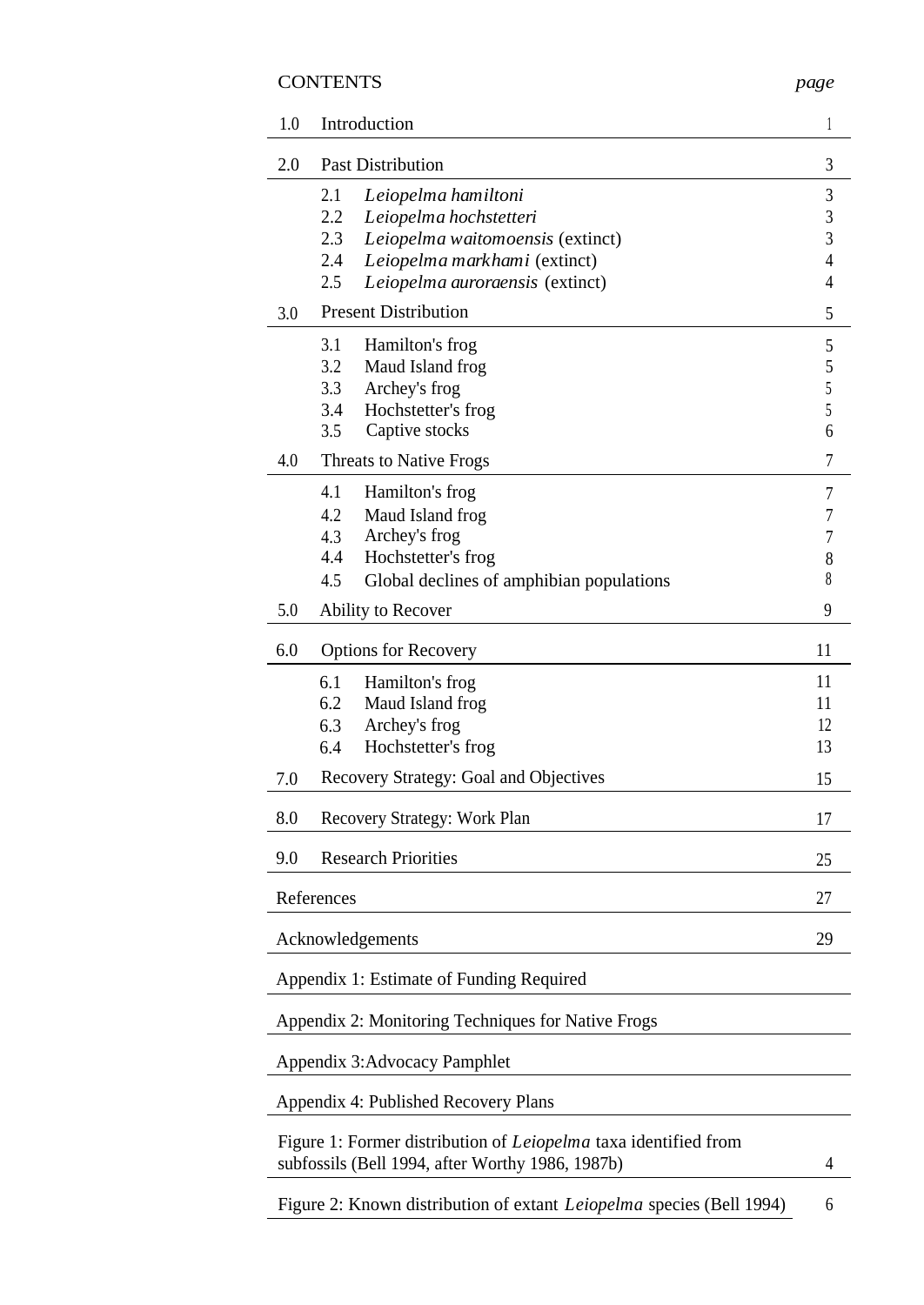## 1.0 Introduction

The native frogs of New Zealand, *Leiopelma* spp., are regarded as amongst the most primitive living in the world today. Primitive features, some of which are shared with South American fossil frogs of Jurassic age (195 to 136 million years ago), are the presence of nine presacral vertebrae (most living frogs have eight or fewer), amphicoelous vertebrae, free ribs (not fused to the vertebrae) and the retention in the adult of a "tail-wagging" muscle. These features are present in the North American tailed frog, *Ascaphus truei,* which of living species is considered to be most closely related to *Leiopelma.* Recent studies, however, support separation of the two genera into separate families (Ascaphidae and Leiopelmatidae (e.g., Green & Cannatella 1993) - both genera included in the suborder of "archaic frogs", the Archaeobatrachia (Duellman 1975).

New Zealand's native frog fauna consists of three living described species: Hochstetter's frog, *Leiopelma hochstetteri,* which occurs in forested patches of the North Island from Northland to Pureora and East Cape, and on Great Barrier Island; Archey's frog, *Leiopelma archeyi,* found on the Coromandel Range; and Hamilton's frog, *Leiopelma hamiltoni,* restricted to Maud and Stephens Islands in the Cook Strait-Marlborough Sounds region. Electrophoretic evidence recently acquired, indicates that the Stephens Island and Maud Island populations of *L. hamiltoni* are distinct species (B.D. Bell, C.H. Daugherty & J.M. Hay, pers. comm.). Consequently, only the Stephens Island form corresponds to *L. hamiltoni (sensu stricto)* while the Maud Island form is as yet unnamed. This recovery plan covers each form separately. The status of the Stephens Island species (*L. hamiltoni)* is of particular concern as it is confined to a 600m2 boulder tumble near the island's summit and the population consists of only a few hundred individuals (Newman 1990, Brown 1994). In 1991 native frogs resembling *L. archeyi* were discovered with *L. hochstetteri* in Whareorino Forest, western King Country; the taxonomic status of these `Archeytype' frogs awaits confirmation, but allozyme electrophoresis indicates that this population is indeed *L. archeyi* (B.D. Bell & R.A. Hitchmough, pers. comm.).

A clear separation exists between *L. hochstetteri* and the other living native frogs. Differences occur in their ecology and habitat requirements, water metabolism, morphology and development, karyotype (chromosome number and type) and liver and serum proteins (e.g. Bell 1982, Bell et al. 1985, Cree 1985, 1988, Daugherty et al. 1981, 1982). Archey's, Hamilton's and Maud Island frogs can be considered terrestrial while Hochstetter's frogs are semiaquatic, inhabiting stream verges and seepage areas. The extent of the separation has prompted suggestions (e.g., Green et al. 1989; Bell 1994) that generic differentiation of the two groups seems warranted.

Individual Hochstetter's frogs may have widely different chromosome numbers, resulting from additional, or supernumerary, chromosomes (e.g., Green 1988, 1994). Different populations may be cytogenetically distinctive with specimens from Mt. Moehau, Coromandel, having among the highest numbers of supernumerary chromosomes found in any type of animal. Further, North Island Hochstetter's frogs uniquely possess a univalent, female-specific chromosome; other animals, including *L. hochstetteri* from Great Barrier Island have sex chromosomes in pairs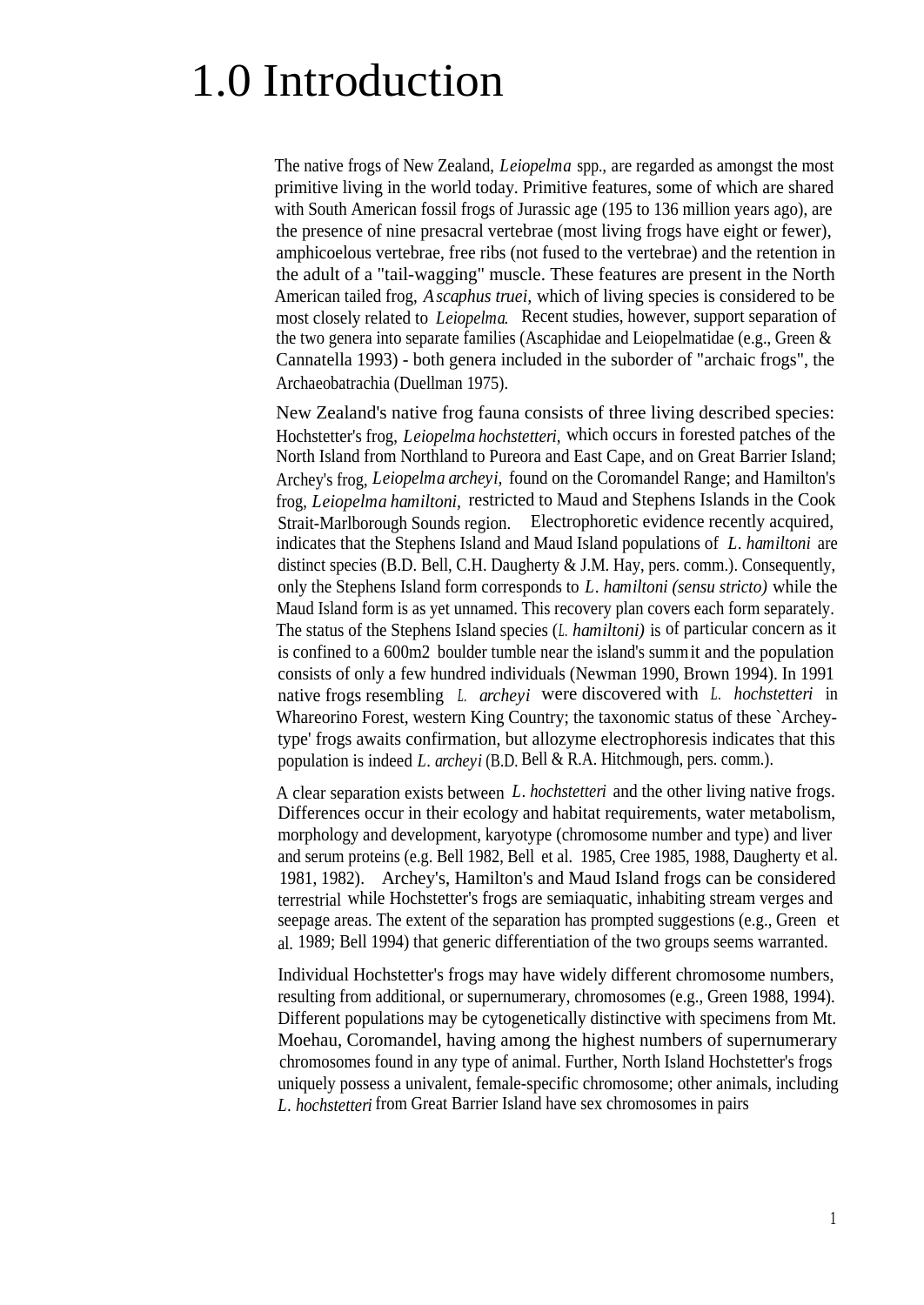(Green et al. 1993). Such findings suggest that at least some conservation measures for *L. hochstetteri* might be best framed population by population rather than at the species level (Green 1994), even though much cytogenetic variation may occur within populations (B. Waldman, pers. comm.).

Subfossil remains indicate that native frogs were once widely distributed throughout New Zealand and that formerly, several more species existed (Worthy 1987a, b). The distributions of all living species have been reduced during human occupation of the country and although the frogs have benefited from legal protection since 1922, their mainland habitats are still being lost (Bell 1985). According to the Department's species ranking system (Molloy & Davis 1994), Hamilton's frog is in category `A' (`requiring urgent recovery work'), and Maud Island, Archey's and Hochstetter's frogs are in category 'B' ('requiring work in the short term'). Using the most recent IUCN (International Union for the Conservation of Nature) Red Data Book categories, Bell (1994) has suggested that the appropriate classification for each would probably be *L. hamiltoni* (= endangered), *L.* Maud Island (= vulnerable), *L. archeyi (=* at risk), and *L. hochstetteri (=* at risk, but of less concern than *L. archeyi).*

This recovery plan has been produced as a response to halt, as far as is practicable, any further declines in four species of considerable evolutionary importance: four frogs which make a special contribution to New Zealand's biodiversity. The plan establishes a long-term (50-year) goal of maintaining and enhancing existing genetic stocks of native frogs, and a series of aims over the next five years to work towards that goal. The key aims include maintaining all known populations as far as possible, establishing new populations of Hamilton's and Maud Island frogs, setting up longterm monitoring sites for all species of native frogs, identifying areas of potential habitat worth searching to try and locate further, as yet unknown, frog populations, and improving captive husbandry techniques - especially those involved in raising juveniles through to adulthood.

Where frogs co-exist with other threatened species, especially those highly sensitive to habitat degradation, conservation measures will be linked. Management of Hochstetter's and Archey's frogs, in particular, will rely on effective advocacy and habitat management and will therefore have strong links with land management strategies (e.g., DoC Conservation Management Strategies, local government plans).

The plan will serve to guide the Department in its management of native frogs. Implementation of the recovery strategy will be overseen by the Frog Recovery Group and will be dependent on and vary with the resources and information available at any time. The Frog Recovery Group members are representatives of. Northland, Auckland, Waikato, Bay of Plenty, East Coast and Nelson/Marlborough Conservancies, Threatened Species Unit and Science & Research Division of the Department of Conservation; Victoria University of Wellington.

#### NOTES TO SECTION 1

vertebral centra are slightly biconcave or flat terminally and separated by intervertebral cartilage.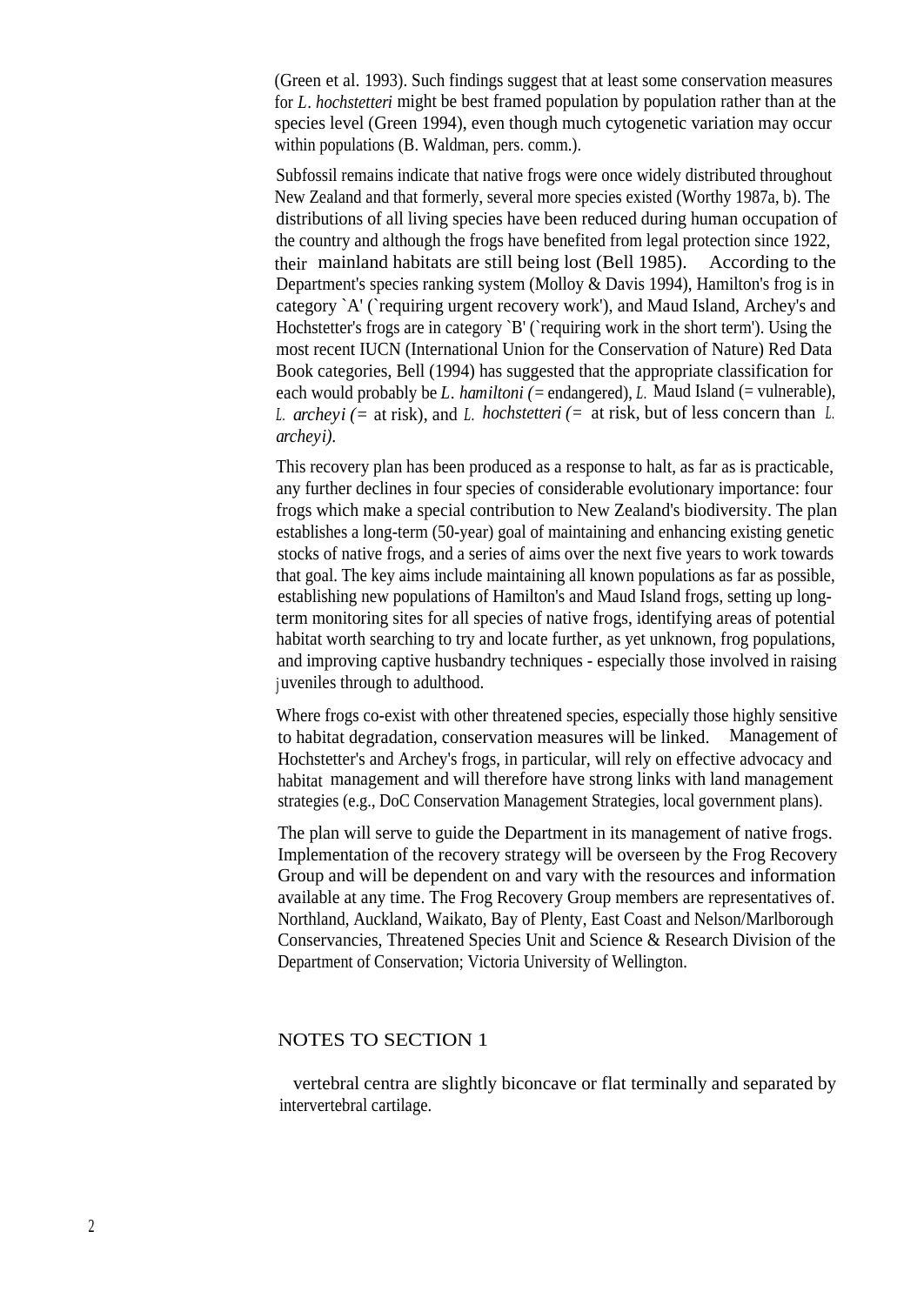## 2.0 Past Distribution

Subfossil distributions of Hochstetter's and Hamilton's frogs show that until the late Holocene (within the last 2000 years) these species ranged from Punakaiki, on the west coast of the South Island, to Waitomo in the North Island; *L. hamiltoni* was still present in the Waitomo area till at least 1680 years ago (Worthy 1987b, but see section 2.1, pg 3). As yet, no subfossil material positively referrable to Archey's frog has been recovered, the skeleton of this species being identical to that of *L. hamiltoni* in all aspects except size (Worthy 1987a). Also, it has yet to be determined if Hamilton's and Maud Island frogs can be distinguished from their skeletons alone.

Three further native frogs have been described solely from subfossil material: *Leiopelma waitomoensis,* an offshoot of the *L. archeyi/L. hamiltoni* lineage, and *Leiopelma markhami* and *Leiopelma auroraensis,* which are more closely related to *L. hochstetteri* (Worthy 1987a). Worthy (1987b) has mapped the distribution of native frog subfossil sites; nearly all the remains examined have been found in cave deposits in the karst regions of New Zealand.

#### 2.1 *LEIOPELMA HAMILTONI*

*L. hamiltoni* subfossil remains were recorded from caves around Punakaiki; the Heaphy River; Patarau; Takaka; and Mt Owen in the South Island. Also from the Puketoi Range south of Dannevirke; Patoka in Hawkes Bay; and Waitomo in the North Island (Fig. 1). However, the discovery of Archey-type frogs at Whareorino Forest led Bell (1994) to suggest that these could be the Waitomo subfossil species described by Worthy as *L. hamiltoni.* Bell (1994) further speculated that perhaps *L. hamiltoni* was not in the northern North Island as Worthy (1987b) suggested, but that northern subfossils represent *Larcheyi,* though these are a little larger in body size than individuals from Coromandel populations (Thurley & Bell 1994).

#### 2.2 *LEIOPELMA HOCHSTETTERI*

*L. hochstetteri* subfossil remains have been found in caves near Punakaiki; Karamea; Paturau; and Takaka Hill in the South Island. Also from Hawkes Bay; and near Waitomo in the North Island (Fig. 1).

#### 2.3 *LEIOPELMA WAITOMOENSIS* (EXTINCT)

*L. waitomoensis* had a distribution wholly confined to the North Island. Its remains were found in caves at Mangamuka near Kaitaia; Waipu; Waitomo; Hawkes Bay; Puketoi Range; and Martinborough (Fig. 1).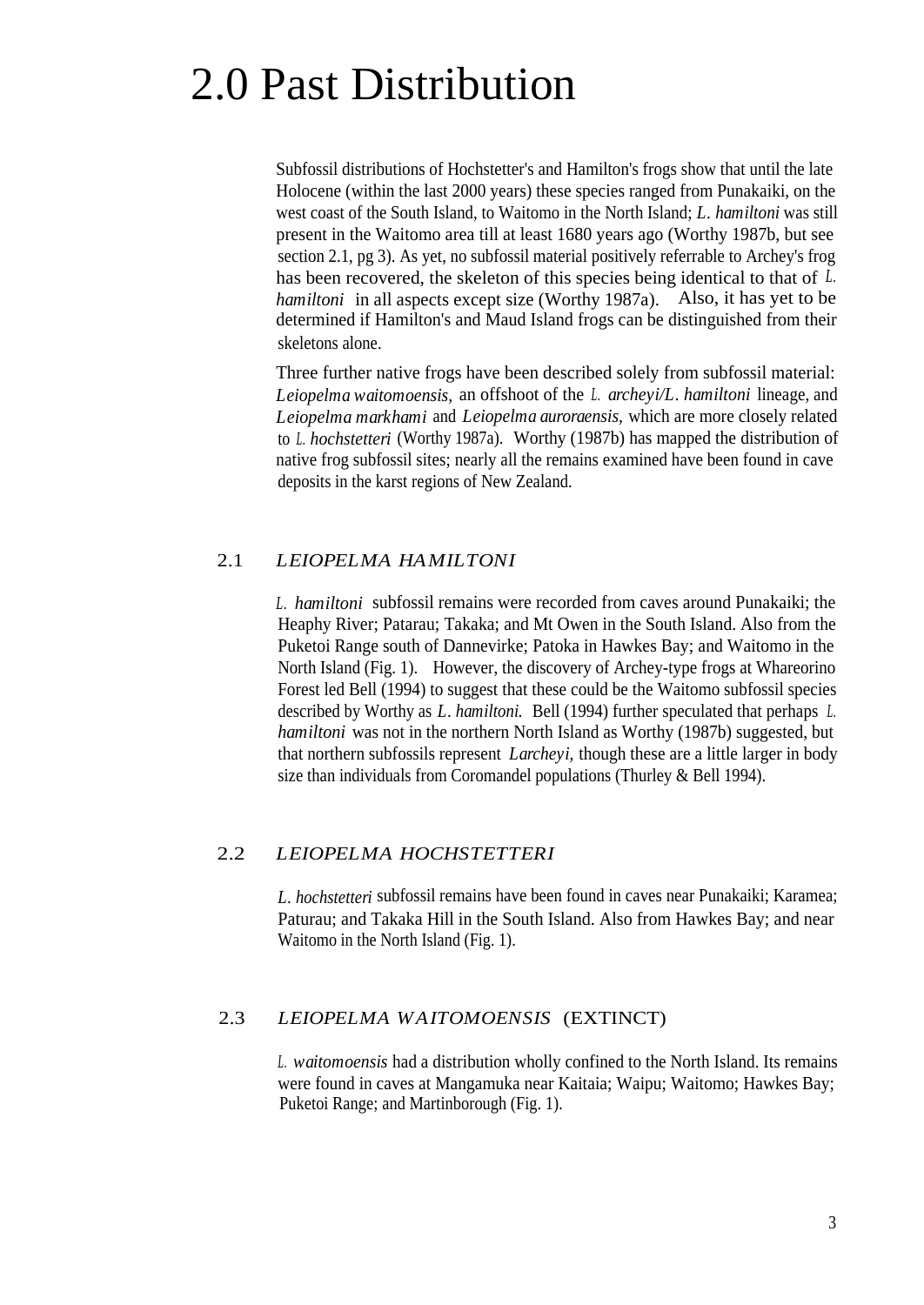#### 2.4 *LEIOPELMA MARKHAMI* (EXTINCT)

*L. markhami* lived in both main islands, and its remains have been recovered from Mangamuka in Northland to Te Anau in Fiordland (Fig. 1).

#### 2.5 *LEIOPELMA AURORAENSIS* (EXTINCT)

*L. auroraensis* is so far known only from Aurora Cave on the western side of Lake Te Anau in Fiordland (Fig. 1).

The disappearance of the presumed extinct species, and the commencement of the decline in range of the surviving species, happened between 1000 and 2000 years ago and are probably correlated with the arrival of kiore, *Rattus exulans,* in New Zealand (Worthy 1987b).

FIGURE 1. FORMER DISTRIBUTION OF *LEIOPELMA* TAXA IDENTIFIED FROM SUBFOSSILS (BELL 1994, AFTER WORTHY 1986, 1987B).

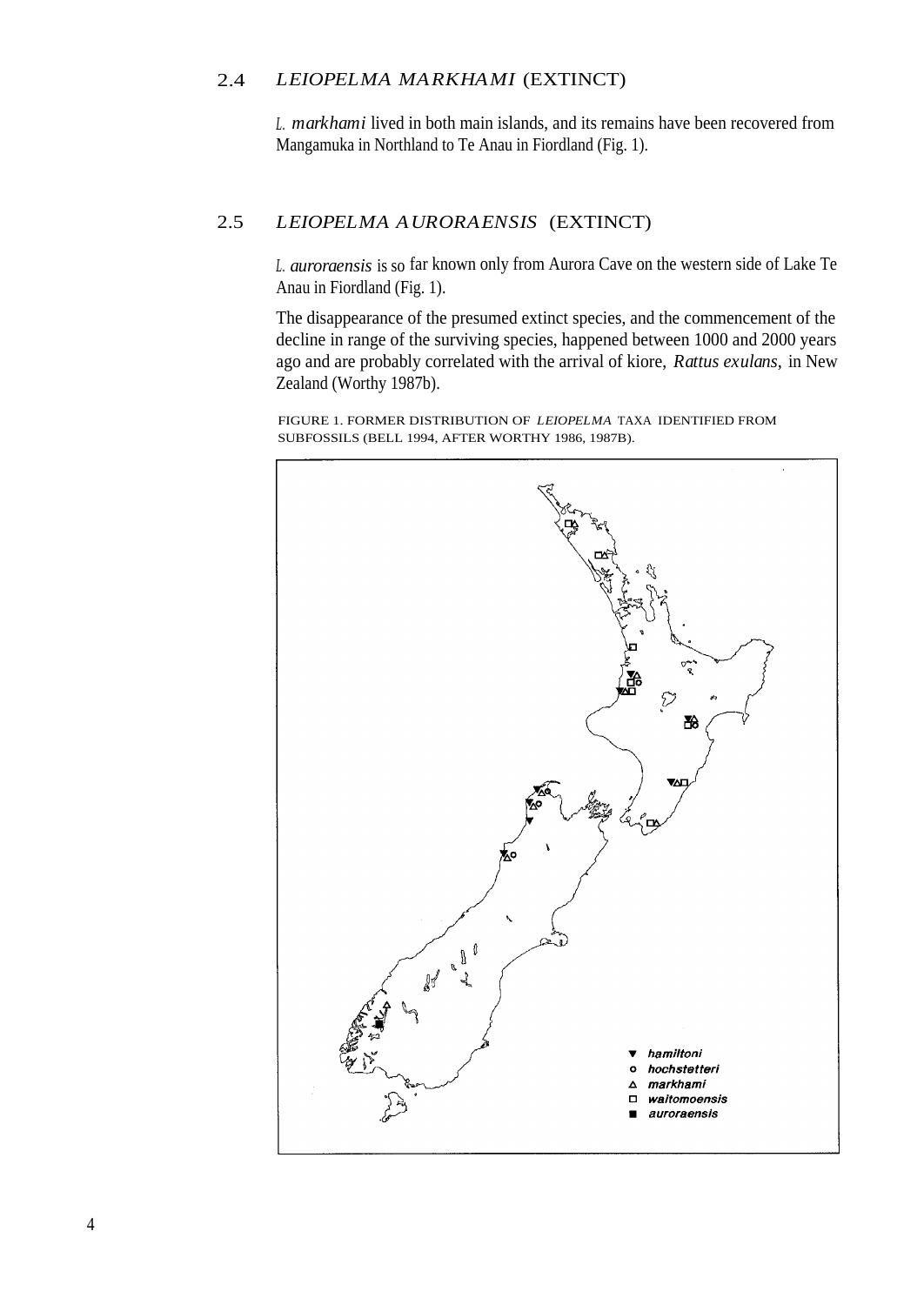## 3.0 Present Distribution

#### 3.1 HAMILTON'S FROG



Known only from a 600m2 rock bank (`frog bank') at 275m on Stephens Island in Cook Strait. In May 1992, 12 frogs were transferred to the `frog pit', a newly created habitat of approximately 72m2 within the nearest remaining forest patch to the frog bank (Brown 1994).

#### 3.2 MAUD ISLAND FROG

Present in a 15ha remnant of coastal forest on Maud Island, Pelorus Sound, Marlborough Sounds. Another population has been established in a second forest remnant above Boat Bay on the island following liberations made in 1984 and 1985 (Bell 1985, 1994). The species is expanding its range naturally on the island as revegetation progresses. Some low-density populations now probably exist outside the main forest remnant, generally below and to the north of it. For instance, early in 1994 a frog was found some 400m from the main forest (D. Brown, pers. comm.).

#### 3.3 ARCHEY'S FROG



Found in three main areas of the Coromandel region of the North Island: Mount Moehau; the central Coromandel Range from north of Tokatea to south of the Tapu-Coroglen saddle; and east of Paeroa in the southern Coromandel Ranges. Archeytype frogs (referred to subsequently in this plan as *`L. archeyi')* have been located in Whareorino Forest, western King Country (Thurley & Bell 1994).

#### 3.4 HOCHSTETTER'S FROG

Most widespread of *Leiopelma* species. Found in an extensive area in the eastern Bay of Plenty and Raukumara Ranges to East Cape; and in scattered populations elsewhere in the northern North Island, from Whareorino Forest, Pureora Forest in the south, northwards to Otawa Forest (near Te Puke), and the northern Kaimai Ranges, through the Coromandel, Hunua, Waitakere and Warkworth ranges to Great Barrier Island and the Whangarei district. Further unconfirmed reports are from near Lake Waikaremoana and Pirongia Forest (the Pirongia record may have been of an introduced frog - P. de Lange, pers. comm.).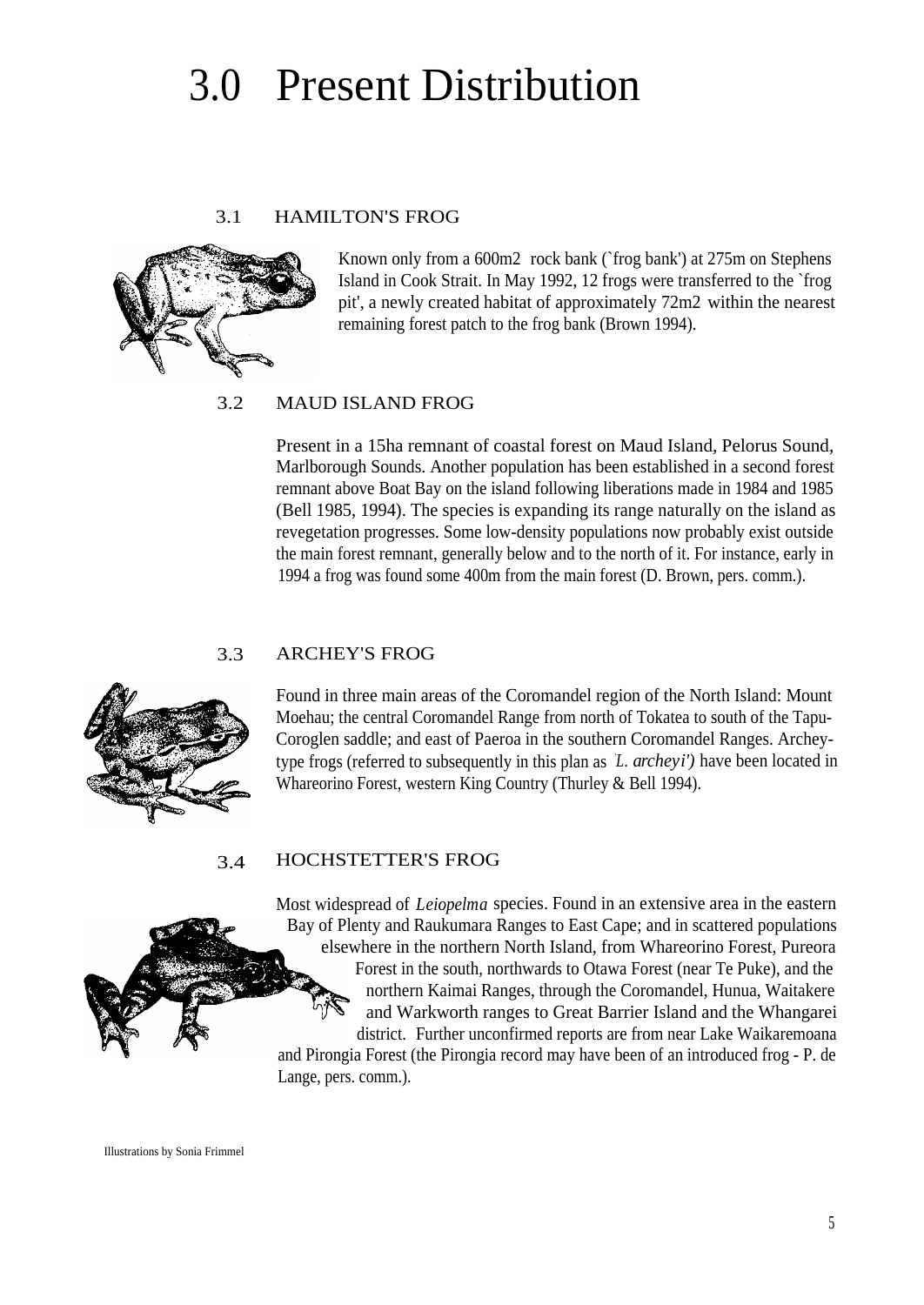#### 3.5 CAPTIVE STOCKS

The following animals are currently held in captivity by Dr Ben Bell (Victoria University of Wellington):

Maud Island frog: 13

- Hamilton's frog: 1
- Hochstetter's frog: 12
- Archey's frog: 12

Although breeding has occurred over the last 10 - 15 years (in all but Hochstetter's), only one froglet has reached adulthood (B.D. Bell pers. comm.).

FIGURE 2. KNOWN DISTRIBUTION OF EXTANT *LEIOPELMA* TAXA (BELL 1994).

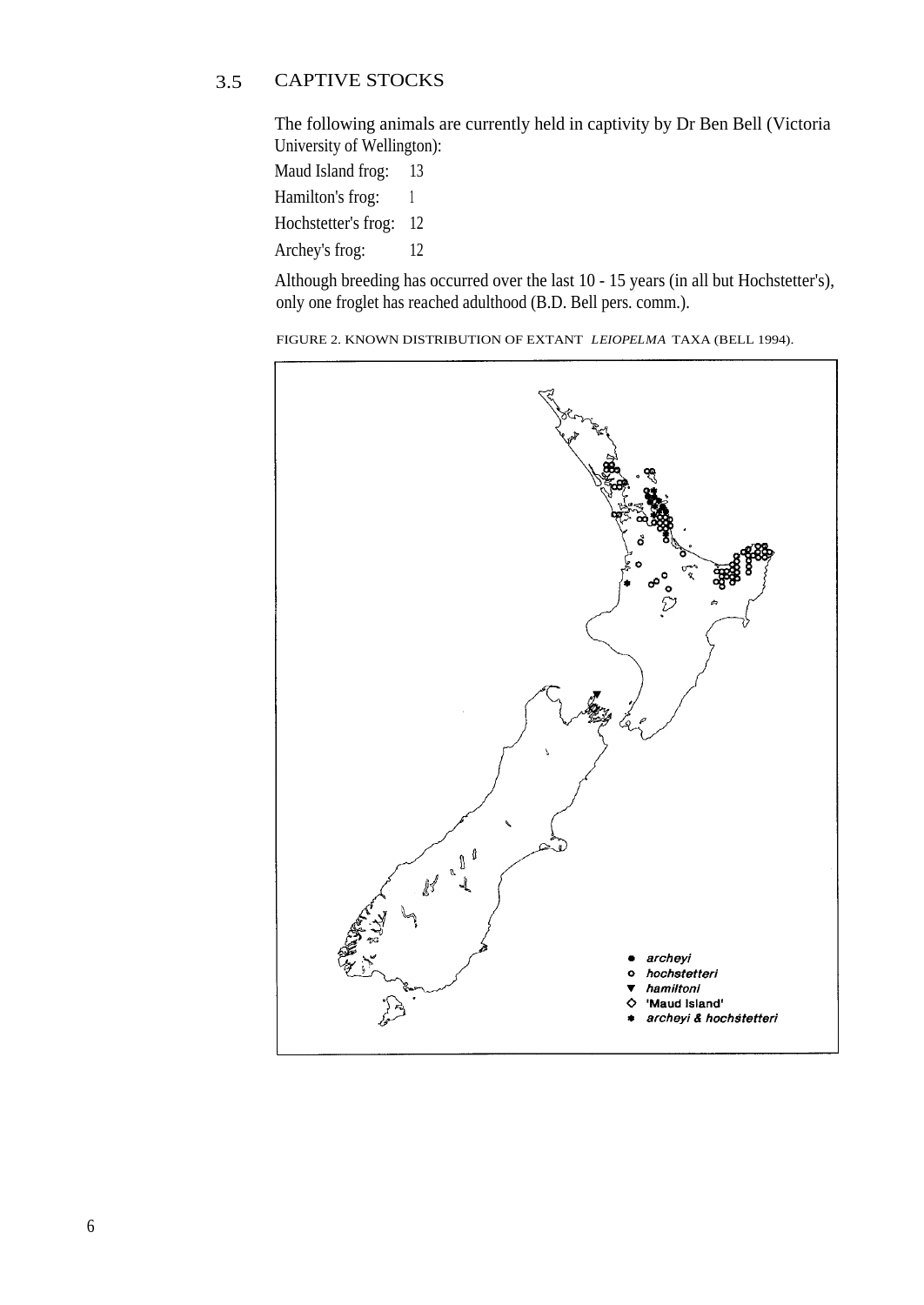### 4.0 Threats to Native Frogs

A complex of factors has affected New Zealand's frogs over recent geological time, with different species varying in their vulnerability. Climatic factors, habitat availability and interactions with introduced animals have all been implicated in confining surviving species to the limited areas where they now occur and in bringing about the extinction of species known only from subfossil records (Bell 1985). Principal continuing common threats are habitat destruction, impact of introduced fauna, and possibly reduced genetic variation because of small population size in at least some remnant populations. Particular threats faced by the different frogs are:

#### 4.1 HAMILTON'S FROG

Small population size: the Stephens Island frog bank probably supports only 150- 200 individuals (Newman 1990, Brown 1994) making this species one of the rarest frogs in the world. Circumstantial evidence suggests that Hamilton's frog may not be able to co-exist with certain introduced mammalian predators, such as rodents, since Stephens Island is free of such predators. However, a feral cat population became established in the island after 1894, but was exterminated early this century. Studies of captive frogs indicate that Hamilton's frogs have lower fertility and productivity compared to Maud Island frogs - possibly a consequence of small population size following a genetic "bottleneck" (Daugherty et al. 1981).

#### 4.2 MAUD ISLAND FROG

Although an estimate of their total numbers is 19,000 individuals (Bell & Bell 1994), the species is restricted to just one island so is vulnerable to habitat destruction by fire, or to the arrival of mammalian predators, which could be brought in with island supplies, visiting boats, shipwrecks, or by swimming from the mainland (about 1km). Over the last 10 years stoats have invaded the island at least twice (D. Brown, pers. comm.).

#### 4.3 ARCHEY'S FROG

Probably many thousands occur in total although precise information is lacking. Very locally in the central Coromandel, densities as high as 8 frog/m2 have been recorded (Bell 1994) cf. Hamilton's frog: up to 0.6 frogs/m2, and Maud Island frog: up to 1.3 frogs/ml (Newman 1990). The main threat is continued depletion and modification of habitats from exotic afforestation, farming, quarrying and mining activities. The impact of introduced mammals on *L. archeyi* is not fully understood, though goats, cattle and pigs have a detrimental impact at some Coromandel sites (Bell 1985). At Whareorino predation has been recorded on *"L. archeyi"* by the introduced golden bell frog *Litoria aurea,* and by mammals, possibly rodents (Thurley & Bell 1994).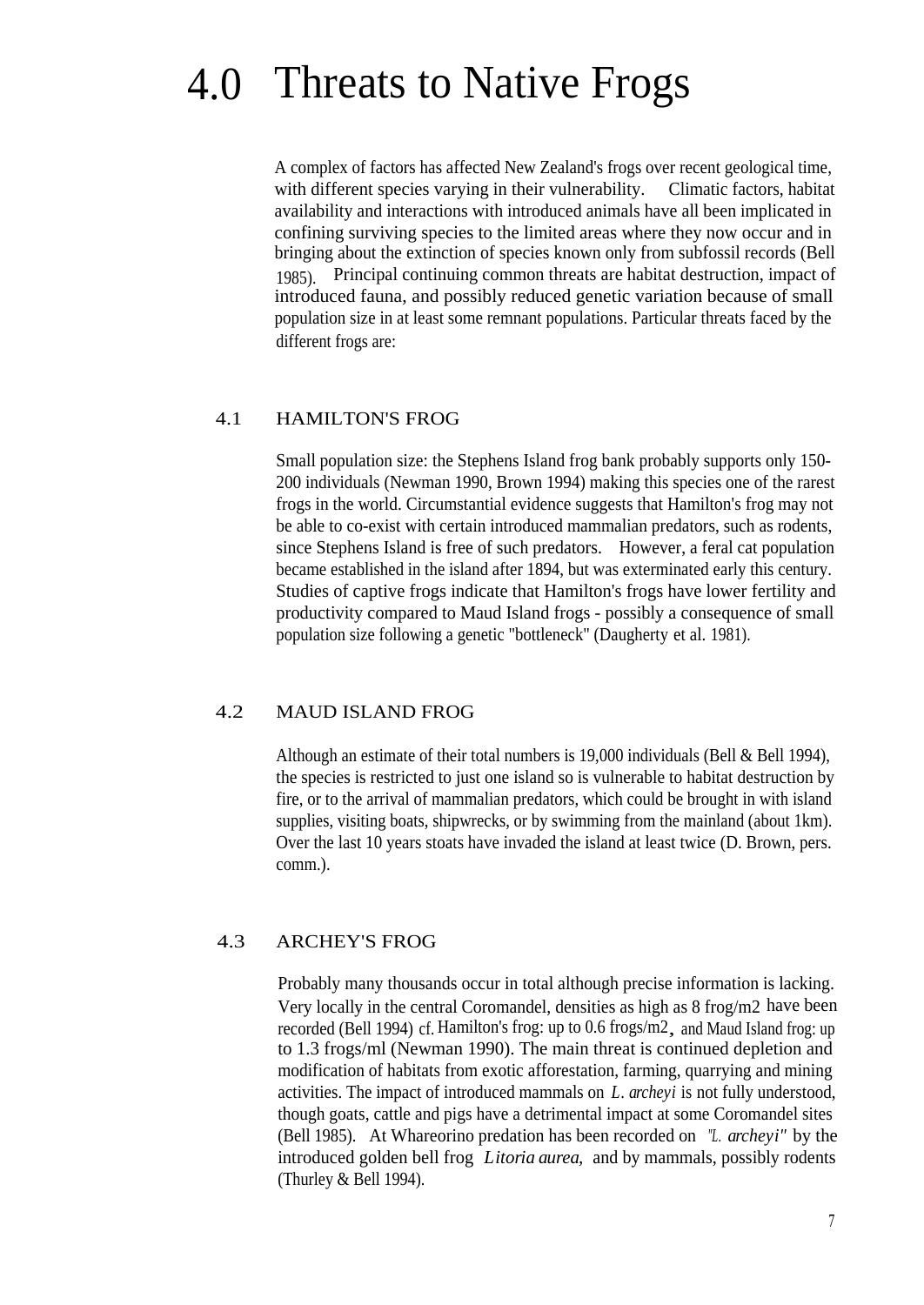#### 4.4 HOCHSTETTER'S FROG

Most widespread and numerous of *Leiopelma* species, although destruction or modification of its habitat is still occurring, either directly through human activity e.g. exotic afforestation, quarrying, roadworks, mining and stormwater discharge or indirectly, e.g. impacts of feral goats (can cause accelerated erosion leading to the silting up of frog streams - see Newman & Towns 1985). The extensive East Cape populations are threatened with fragmentation due to goat impacts, especially on the true left of the Motu River. Impacts occur through siltation and destabilisation of watercourses, drying of moist scree habitats from loss of forest understorey and failed regeneration after slips (C. Ward pers. comm.). The effect of introduced mammalian predators is uncertain, but *L. hochstetteri* co-exists with them throughout its range. However, research on the impacts of introduced predators, including introduced frogs, on Hochstetter's frog, should be undertaken (see Section 9, topics 5 d & e).

Locally the species reaches densities as high as 4 - 5 frogs/m2 alongside suitable watercourses, though availability of retreat sites markedly affects distribution (Bell 1985, D. Slaven, pers. comm.). For *L. hochstetteri,* numbers/100 m of watercourse searched may be a better descriptor of relative density: up to 65 frogs/100 m of stream (minimum number alive) have been observed, but such densities are very localised (D. Slaven, pers. comm.). Daugherty et al. (1981) found less genetic variability in Hochstetter's frog than in the other species and suggested the concentration of *L. bocbstetteri* along watercourses may result in the size of individual populations of this species being smaller than those of the native frogs which occupy less linear habitats. Further, the localisation of these small populations may make *L. h ochstetteri* more susceptible to environmental fluctuations such as floods or siltation following rains or ground disturbance.

#### 4.5 GLOBAL DECLINES OF AMPHIBIAN POPULATIONS

Worldwide, the populations of many amphibian species, in widely scattered habitats, appear to be in severe decline (e.g., Pechmann et al. 1991, Tyler 1991); other amphibians show no such declines. There is no known single cause for the declines, but their widespread distribution suggests involvement of global agents, for instance some atmospheric source. Industrial chemicals, increased UV-B radiation, and infectious disease, especially viral diseases, are all being investigated as possible causes.

In response to international concern, in 1992 the IUCN Species Survival Commission (SSC) established a Declining Amphibian Populations Task Force (DAPTF). DAPTF's mission is to determine the nature, extent and causes of declines of amphibians throughout the world, and promote means by which the declines can be halted or reversed. DAPTF produces a quarterly newsletter, "Froglog" which reports latest knowledge on the extent of declines, and research findings on possible causes. Of particular concern is the speed of many declines, some occurring over periods of as little as three months. No evidence exists that the status of NZ frogs has changed significantly over the past 10 years, but given the paucity of long-term monitoring, there is no room for complacency.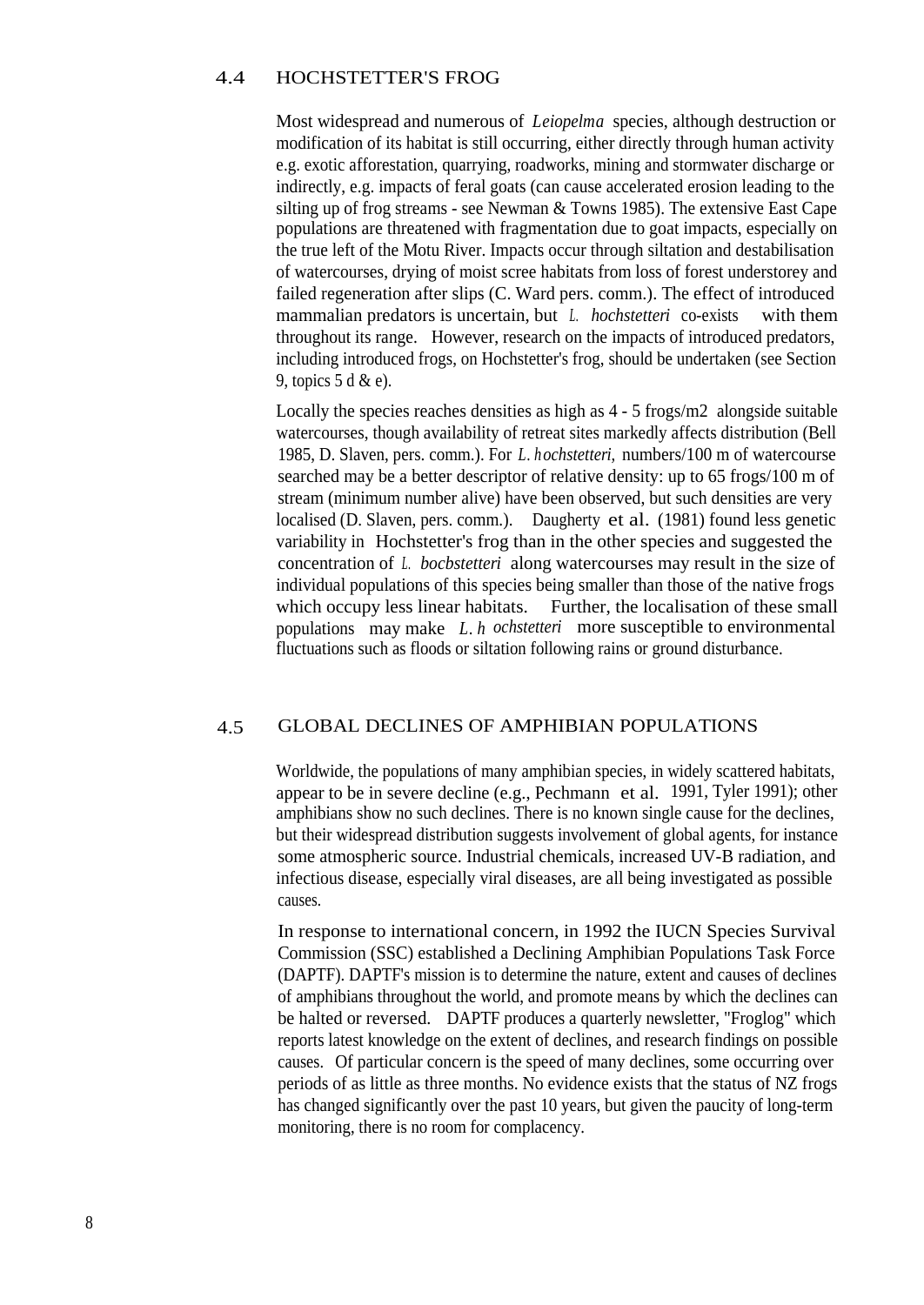## 5.0 Ability to Recover

Clearly, the status of Hamilton's and Maud Island frogs gives rise to greater concern than that for Archey's and Hochstetter's frogs. Unlike the latter two, Hamilton's and Maud Island frogs are known to occur on just one island each. Both islands are, however, predator-free and the Maud Is frog at least, has demonstrated an ability to respond to habitat improvement (revegetation).

There are a number of other predator-free islands which have potential as transfer sites for both species. Establishment of further populations on new islands will significantly improve the conservation prospects for these two species. In fact a new population of Maud Island frogs has already been established - in a forest remnant on Maud Island, separate from its main habitat (Bell 1994), and 12 Hamiltons frogs have been transferred to a purpose built "frog pit" on Stephens Island (Brown 1994).

It may simply be a coincidence that Maud Island and Hamilton's frogs are restricted to islands free of introduced predators. This could be tested by trying to establish populations of Maud Island frog on islands where some introduced predators occur, or at mainland sites. Success at such sites would greatly increase the conservation prospects for these species.

The status of Archey's and Hochstetter's frogs should remain stable if not improve, as long as there is a halt to habitat destruction. They both have an apparent ability to survive in association with introduced frogs and mammals, despite a certain degree of predation. A more accurate indication of the level of predation, as well as long term monitoring of native frog populations, will be necessary however before it can be determined whether or not this level is sustainable. Both demography and habitat factors need to be monitored. The results of such work will improve our ability to select transfer sites, determine numbers for release and areas for further survey. The possibility of finding new populations, in light of the recent discovery at Whareorino, gives some cause for optimism.

Terrestrial species of *Leiopelma* have laid eggs in captivity, although captive-held *L. hochstetteri* have done so only occasionally, probably due to difficulties in recreating suitable breeding sites for this species in terraria (Bell 1985, Sharbel and Green 1992). Only one native frog has been raised to adulthood. Self-sustaining captive populations would ultimately assist recovery by providing an alternative source of frogs for research and advocacy purposes.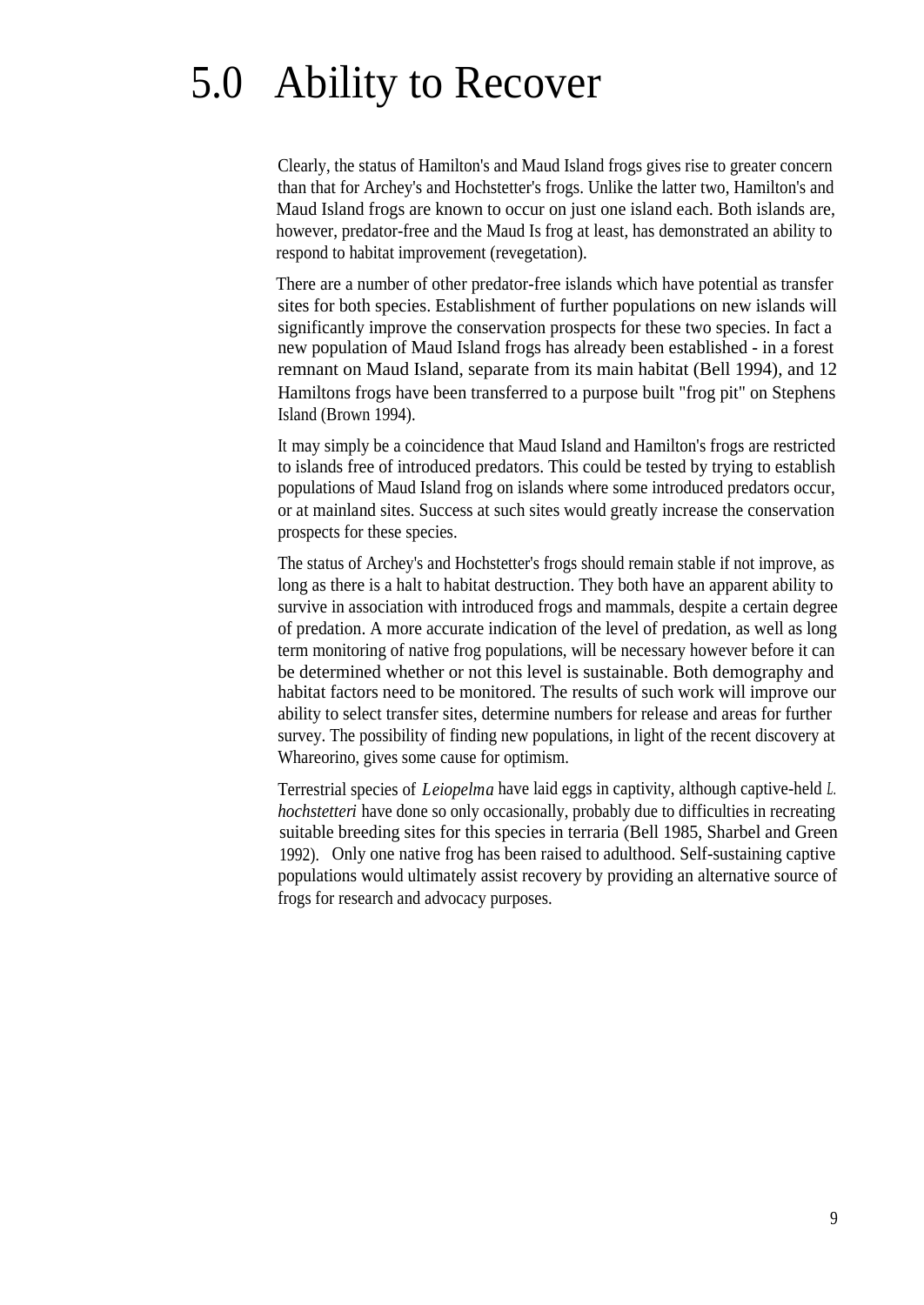## 6.0 Options for Recovery

All options for recovery assume some level of monitoring. Monitoring approaches, along with suggestions for further survey and taxonomic revision, are included in sections 7.0 and 8.0.

#### 6.1 HAMILTON'S FROG

#### **Option 1**

Do nothing more. That is, maintain rodent/stoat free status of Stephens Island and maintain current revegetation, fencing and weed control programmes, as required by the draft island management agreement (I. Millar pers. comm.) as well as the tuatara recovery plan (Cree & Butler 1993). The population size may remain stable or even expand as a consequence however, since Stephens Island is the sole known location for the species, extinction, owing to unpredictable events such as rat invasion, is always a possibility.

#### **Option 2**

Maintain current island management. Select and prepare a site on another island free of introduced mammalian predators for the establishment of a new population and attempt a transfer of frogs.

#### **Option 3**

As for option 2 but, in addition, establish one long-term self sustaining captive population.

#### **Preferred option**

The option chosen for the duration of this recovery plan is Option 1. Within the next 5 - 10 years, however, Option 2 must be considered. The population of the frog bank and the frog pit combined is as yet too small to sustain the removal of more than 15 individuals within the five year period covered by this plan. It would be prudent, though, to select, as soon as possible, a site on another island, free of introduced mammalian predators, for the establishment of a new population.

#### 6.2 MAUD ISLAND FROG

#### **Option 1**

Do nothing more. The population size may remain stable or even expand as a result of current island management (maintenance of current rodent/stoat-free status and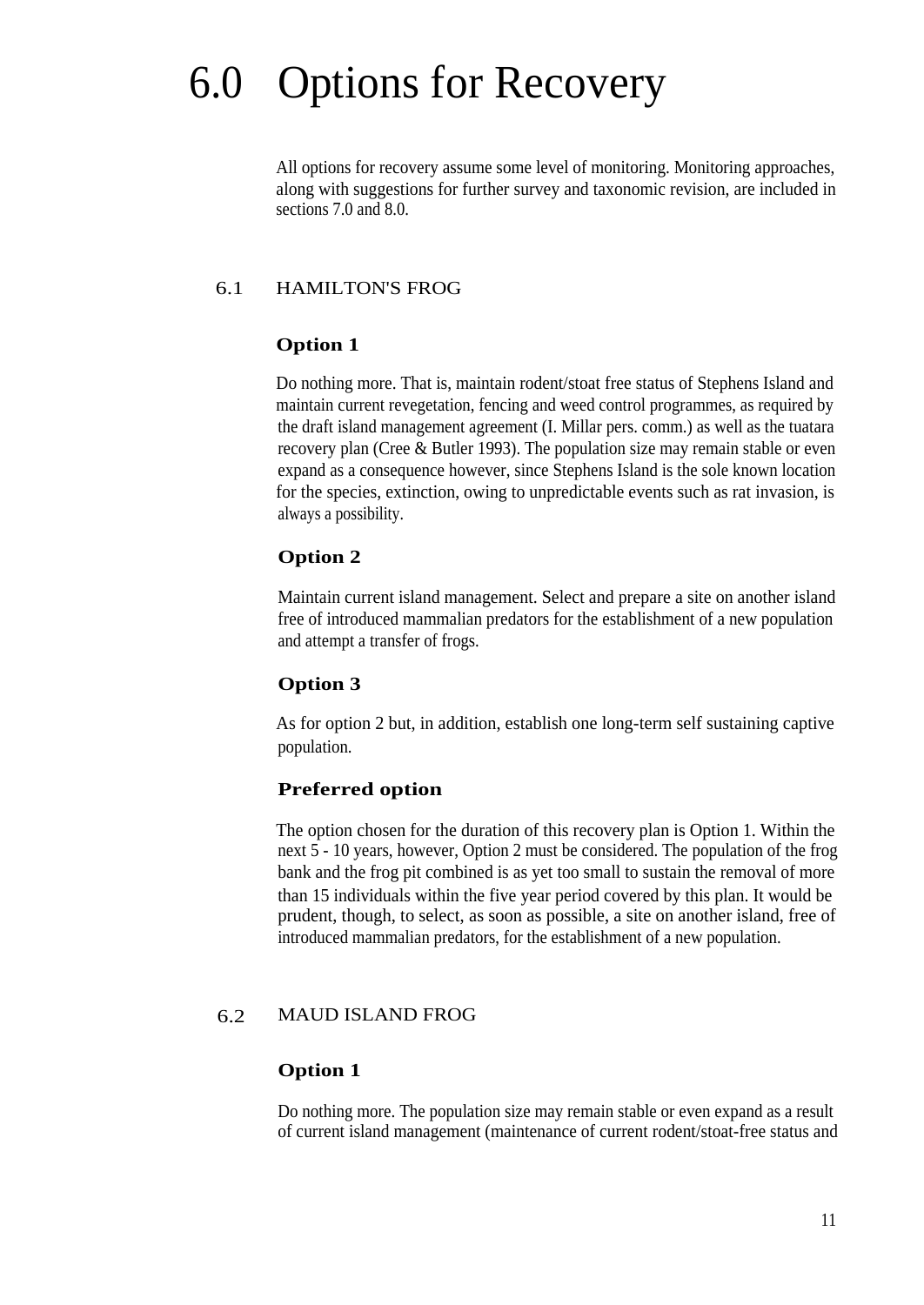"controlled" natural regeneration). Maud Island remains the sole known location for the species and extinction is always a possibility, owing to unpredictable events such as rat or stoat invasion.

#### **Option 2**

Maintain current island management. Investigate potential transfer sites and establish a new population on at least one further predator-free island; establish one long-term self sustaining captive population.

#### **Option <sup>3</sup>**

As for option 2 but consider establishment of new populations of Maud Island frogs on islands where some introduced predators occur, or at mainland sites.

#### **Preferred option**

The option chosen for the duration of this recovery plan (1-5 years) is Option 2. Within the next 5-10 years, however, Option 3 should be considered.

#### 6.3 ARCHEY'S FROG

#### **Option 1**

Do nothing more. Current management (e.g., control of introduced mammals) will be maintained. The total frog population might remain much the same as at present, but it could also decline as a result of habitat degradation and/or loss through unpredictable events either on or off Conservation land.

#### **Option 2**

Advocate for protection of all habitat containing populations ofArchey's frog.

#### **Option 3**

As for option 2 but, in addition, establish one long-term self sustaining captive population for supply of frogs for research and advocacy purposes.

#### **Preferred option**

The option chosen for the duration of this recovery plan is Option 2. Captive breeding is currently a low priority for this species, although if long-term monitoring indicates a significant decline then establishment of a captive population should be considered, as an alternative supply of frogs.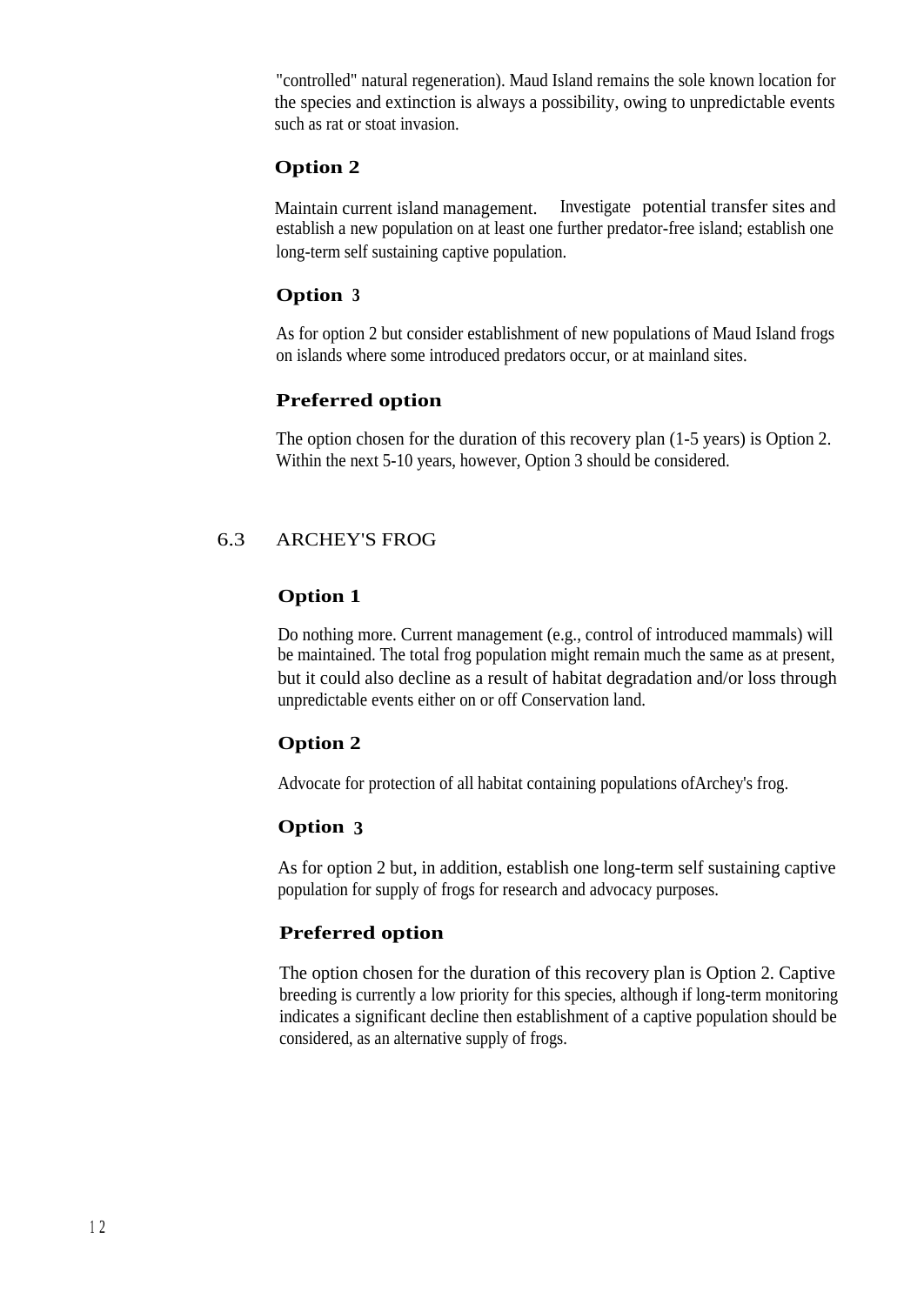#### 6.4 HOCHSTETTER'S FROG

#### **Option 1**

Do nothing more. Current management in some areas will include control of introduced mammals. The total frog population might remain much the same as at present, but it is more likely to decline as a result of habitat degradation and/or loss through unpredictable events, either on or off Conservation land. Where no conservation management is taking place, the likelihood of decline is even greater.

#### **Option 2**

Advocate for the protection of Hochstetter's frog habitat to avoid fragmentation or destruction of existing populations, particularly in Northland

#### **Option 3**

As for Option 2, but in addition transfer frogs from degraded Northland sites, e.g., Brynderwyn Range, to protected areas north of Waipu Caves which are to be identified in the Draft Northland Conservation Management Strategy (1995) as being priority areas for the management of threatened species.

#### **Option 4**

As for Option 3 but, in addition, establish one long-term self-sustaining captive population for supply of frogs for research and advocacy purposes.

#### **Preferred option**

The option chosen for the duration of this recovery plan is Option 2, however assessments of degraded Northland sites should be made and, if practicable, recommendations made for their restoration. Conservation measures proposed for other species co-existing with Hochstetter's frog, such as Chevron skink at Te Paparahi, Great Barrier Island, will also benefit this species (Towns & McFadden 1993). The need for a captive population is considered a low priority in the shortterm.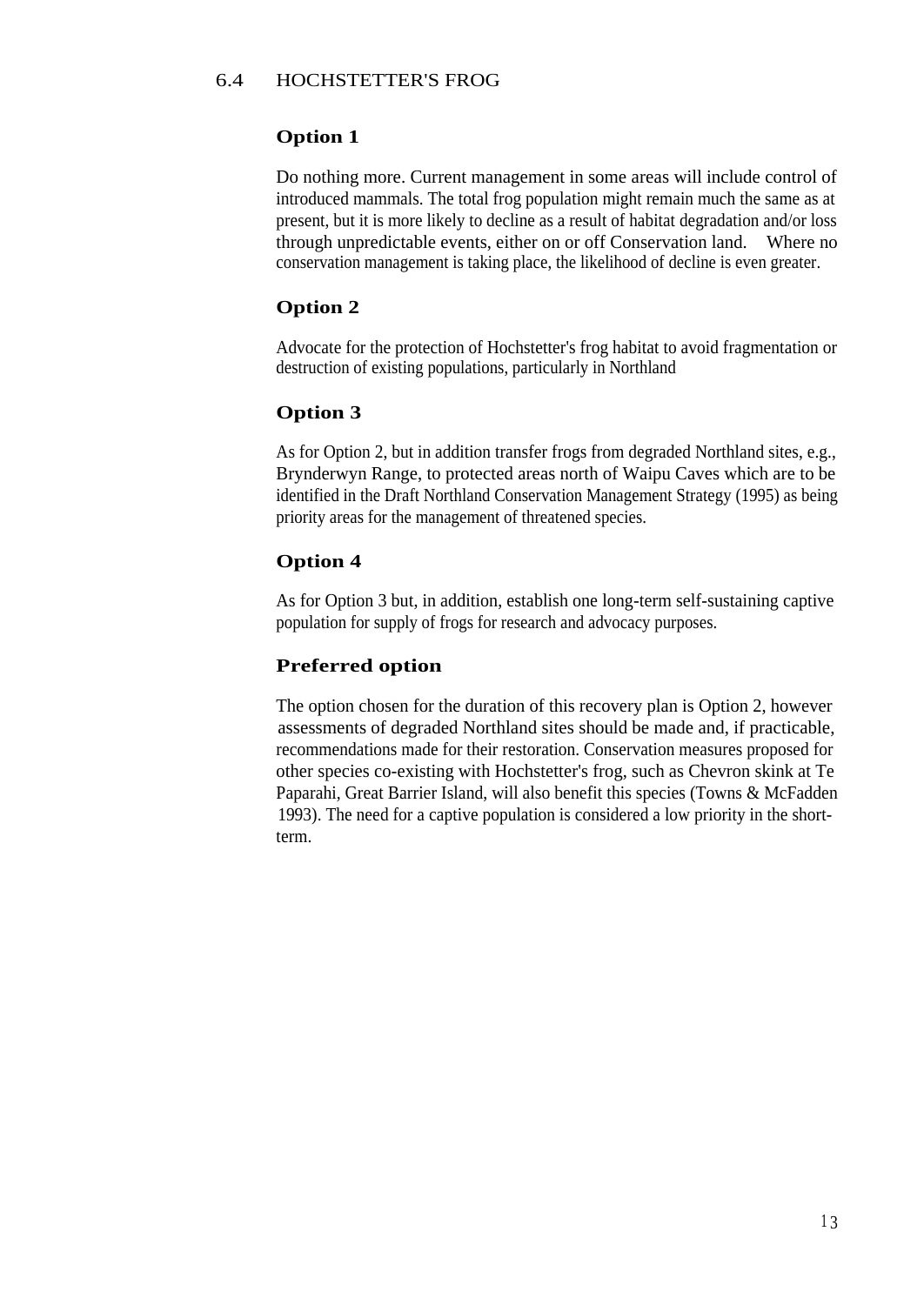### 7.0 Recovery Strategy: Goal and Objectives

LONG TERM GOAL

The long-term (50-year) goal of this recovery programme is to maintain and enhance, in the wild, existing genetic stocks of native frogs (*Leiopelma* spp.).

#### SUMMARY OF OBJECTIVES FOR THE DURATION OF THIS PLAN

- 1. Maintain as far as is practicable, all known populations of native frog and protect them from adverse human impacts.
- 2. Work towards establishing two new wild populations of Hamilton's frog (one on Stephens Island and a second on another predator-free island). *(associated research requirement: translocation methods/strategies).*
- 3. Establish a population of the Maud Island frog on a second predator-free island. *(associated researcb requirement, taxonomic status, translocation methods/ strategies, monitoring techniques).*
- 4. Establish long-term monitoring at selected sites for all species of native frog to determine population trends.

*(associated research requirements: development of standardised monitoring methods; effects of 1080; impact from introduced mammals/frogs/birds).*

- 5. Survey areas of potential habitat seeking to locate further as yet unknown, populations of native frogs and integrate all existing native frog distribution data. *(associated research requirement. , genetic population studies)*
- 6. Raise public awareness and public advocacy for protection of native frogs and their habitat.
- 7. Maintain at least one long-term, self-sustaining captive population of each species of native frog. (Low Priority)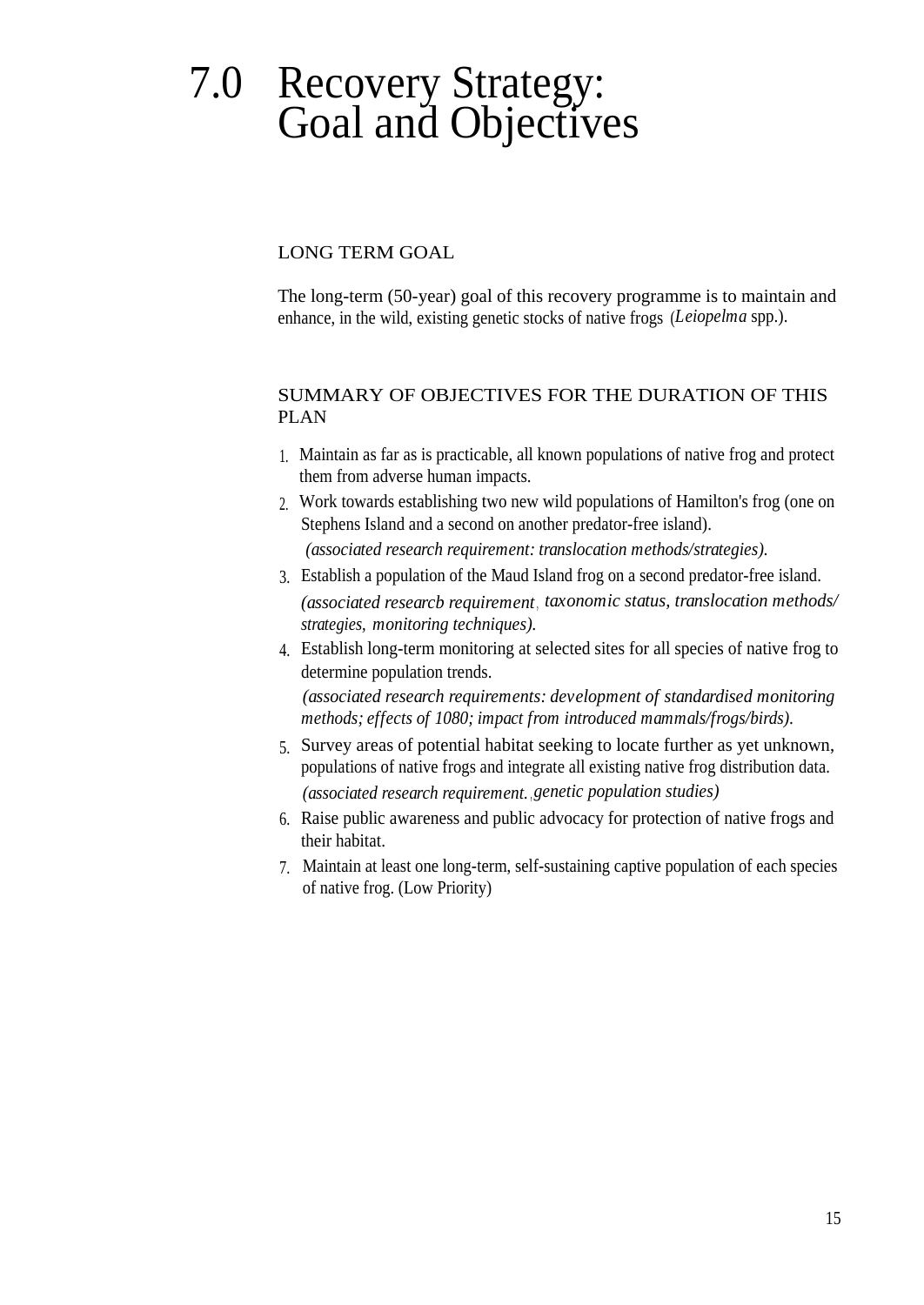## 8.0 Recovery Strategy: Work Plan

#### *Actions required are listed in priority order.*

#### OBJECTIVE 1

*Maintain, as far as is practicable, all known populations of native frog, and protect them from adverse human impacts.*

#### **Explanation**

Except in Northland, the majority of frog populations occur in protected areas. Where habitat is not legally protected, formal protection of this land should be sought (e.g., establishment of scenic reserves, wildlife management reserves, etc.). Whether habitat has legal protection or not, existing human activities, especially forestry, farming practices on adjoining land and quarrying operations will continue to place certain mainland populations at risk. These activities and increasing animal pest impacts may lead to further loss of native vegetation cover, accelerated erosion and the silting-up of streams destroying frog habitat. DoC staff need to be aware of the location of frogs in their Conservancy, activities (both on and off Conservation land) which may impact upon frog habitat, and make efforts to mitigate these factors where possible. Control of introduced mammals, especially goats and pigs, in areas of frog habitat is of particular importance.

#### **Action**

- Advocate, through local government, for the protection of all native frog populations from adverse human impacts (earthworks or catchment vegetation disturbance) .
- Ensure that surveys of potential frog habitat are undertaken prior to any development proceeding (either on site or upstream) and that, where frogs are found, disturbance is minimised or prohibited.
- Where habitat containing native frog populations is not legally protected, formal protection of the land should be sought (e.g., acquisition covenant) where adequate protection cannot be achieved elsewhere (e.g., Resource Management Act controls).

#### **Key Personnel**

DoC Northland,Auckland, Waikato, Bay of Plenty, East Coast, Nelson/Marlborough.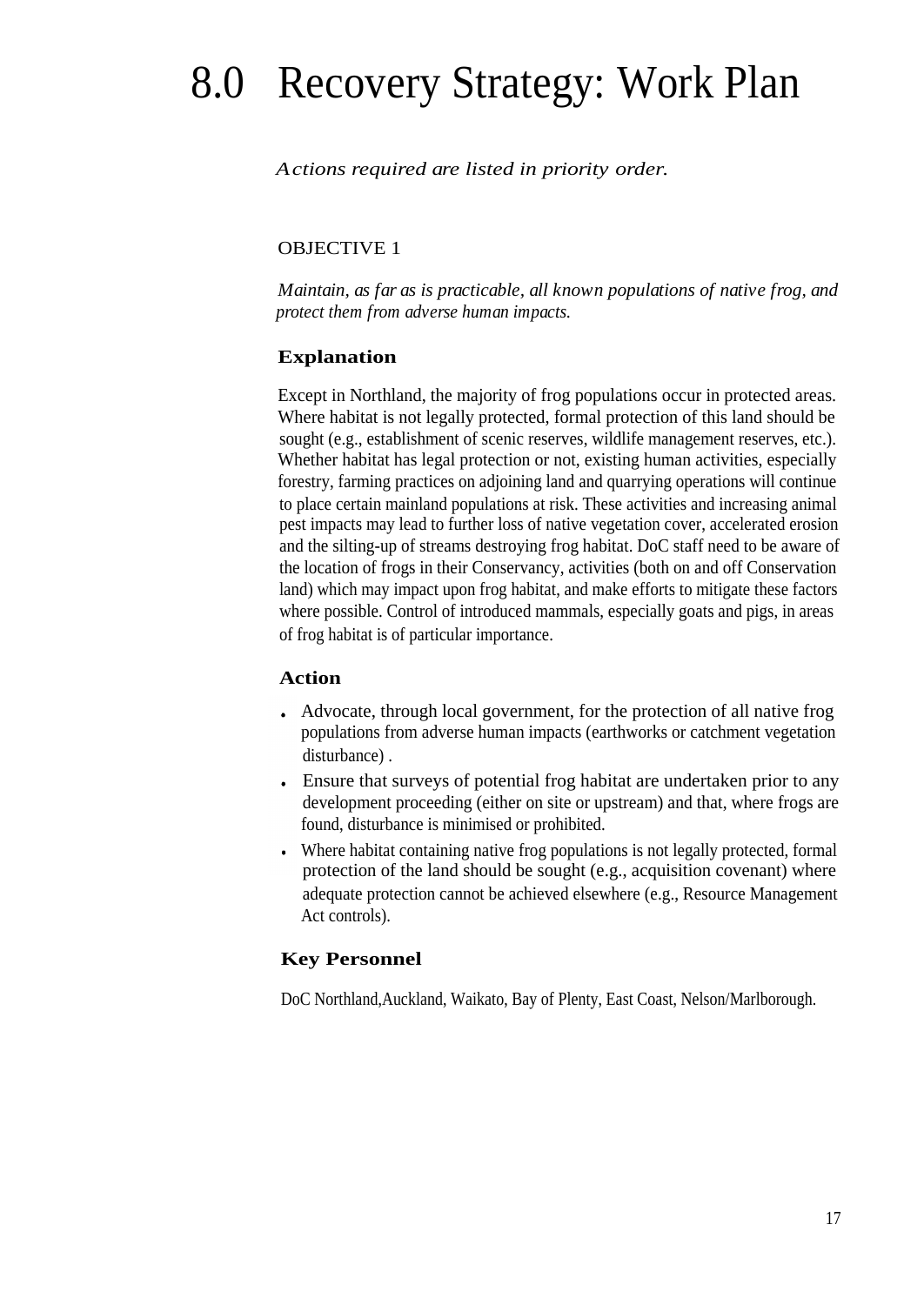#### OBJECTIVE 2

*Work towards establishing two new wild populations of Hamilton's frog.*

#### **Explanation**

The security of this species should be increased by extending its range on Stephens Island by creating new habitat, and by having it represented on at least one further island. The second island should be within the Cook Strait-Marlborough Sounds region and be free of introduced mammalian predators. Should these transfers be successful, islands outside of this area could be considered for further transfers. In addition, the extensive boulder banks at the western end of Stephens Island should be thoroughly searched for frogs. If no frogs are found, these sites could be developed (revegetation, etc.) as new habitats for the species.

#### **Progress**

During 1991, a new habitat, the `frog pit', was created on Stephens Island 40m from the frog bank. In May 1992 12 adult frogs were transferred to the frog pit and seven have since been recaptured there (Brown 1994).

Nukuwaiata (Inner Chetwode) Island, 25 km from Stephens Island, is being investigated for consideration as the second island for Hamilton's frog. It is heavily forested and climatically and floristically very similar to Stephens Island (Brown 1994). An attempt to rid Nukuwaiata of kiore seems to have been successful and habitat suitable for the frogs appears to be present. If necessary, it can be enhanced or new habitat created.

#### **Action**

- Transfer further frogs to the frog pit once breeding at this site has been confirmed.
- Link the frog pit and frog bank by a corridor of rock-filled pits and trenches.
- Plant forest species on either side of the corridor (eventually, it is hoped that the frog pit and frog bank populations will merge).
- Investigate and decide, in consultation with Recovery Group, Kaupapa Atawhai Manager and local iwi, the suitability of Nukuwaiata Island for frog transfers. If necessary, enhance potential frog habitat on Nukuwaiata Island, or create new habitat.

#### **Key Personnel**

DoC Nelson/Marlborough.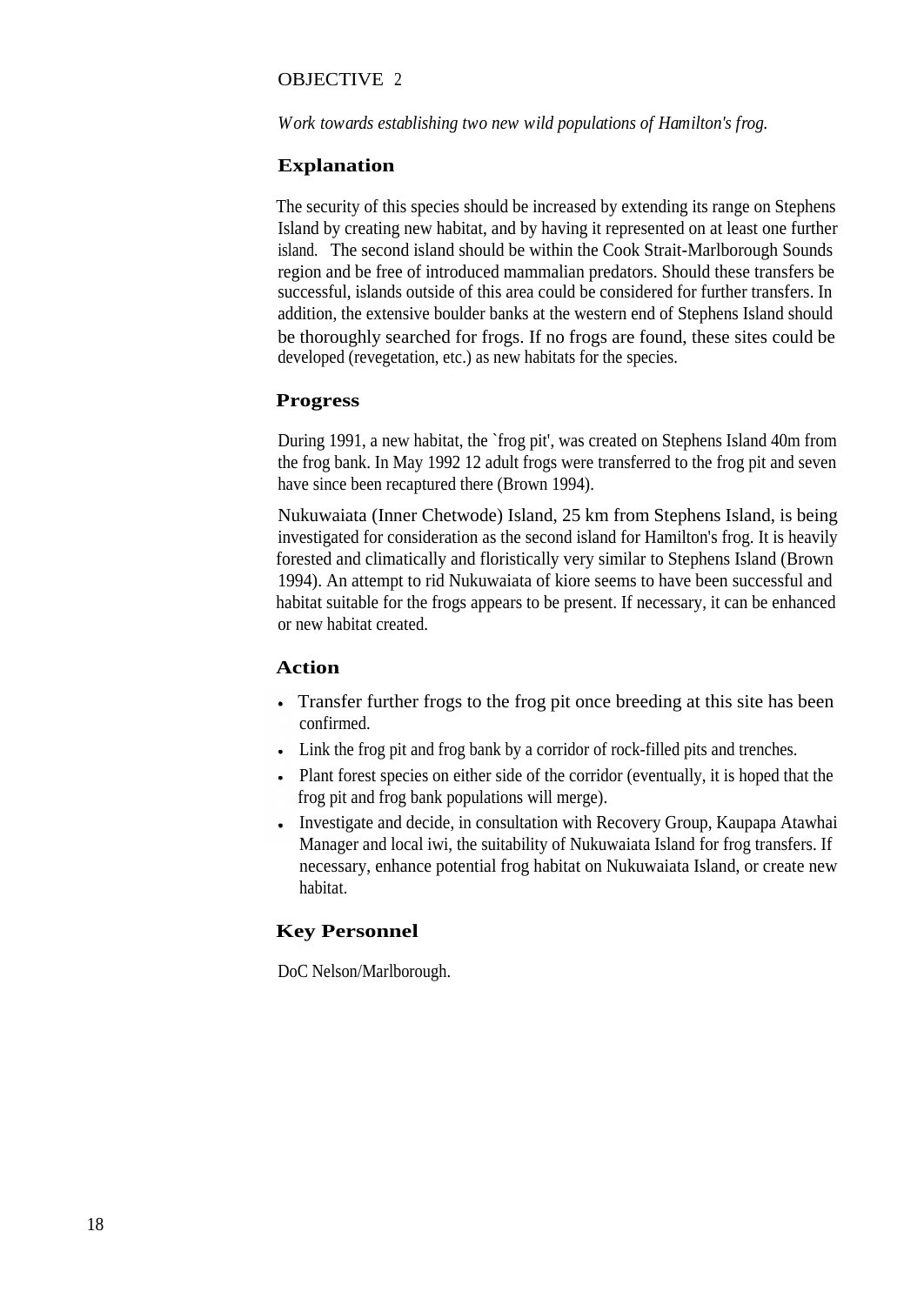#### OBJECTIVE 3

#### *Establish a population of the Maud Island frog on a second predator-free island.*

#### **Explanation**

The security of this species should be increased within the next five years by having it represented on at least one further predator-free island. It may simply be a coincidence that Maud Island and Hamilton's frogs are restricted to islands free of introduced predators, not withstanding the occasional invasion of Maud Island by stoats. To test this, an attempt should be made, within the next 5-10 years, to establish a population of Maud Island frogs on an island where some introduced predators occur (e.g., island in Tennyson Inlet), or at a mainland site (Tennyson Inlet mainland, or Mt Shewell Scenic Reserve).

#### **Action**

- Identify a predator-free island suitable for establishing a new population of the Maud Island frog. Ensure that the Maud Island frog is not transferred to an island identified as a transfer site for Hamilton's frog.
- Transfer Maud Island frogs to the new site and monitor success
- Investigate and decide, in consultation with Recovery Group, Kaupapa Atawhai Manager and local iwi, on the suitability of islands where some introduced predators occur, or mainland sites, for further frog transfers.

#### **Key Personnel**

DoC Nelson/Marlborough to select transfer site in consultation with Recovery Group.

#### OBJECTIVE 4

*Establish long-term monitoring sites for all species of native frog to determine population trends.*

#### **Explanation**

Although no evidence exists that the status of NZ frogs has changed to any significant extent over the last 10 years (some local populations of Hochstetter's frog may have been lost), monitoring sites should be established to ensure that there is no cause for concern (see section 4.5). The semiaquatic Hochstetter's frog is very sensitive to catchment modification (e.g., McLennan 1985, Newman &Towns 1985) so is likely to prove a valuable biological indicator of catchment stability and, by extension, of the effectiveness of catchment management. Generally, frogs are held to be excellent biological indicators of the health of the environment because of such attributes as their permeable skins and, in many species, their life cycles which include both aquatic and terrestrial phases (Heyer et al 1994).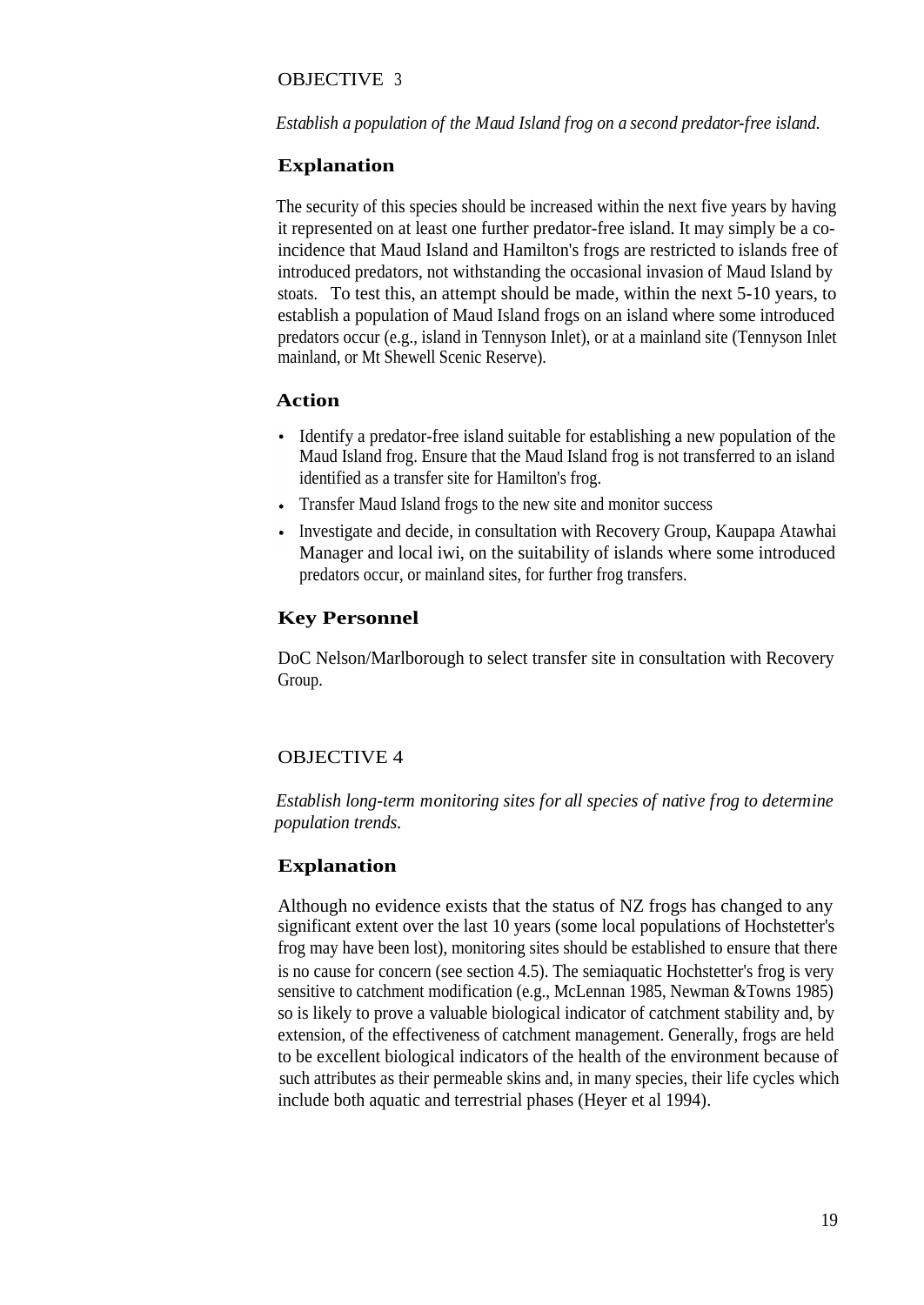#### **Progress**

Populations of Hamilton's and Maud Island frogs are already being monitored (Bell & Bell 1994, Brown 1994), as is the central Coromandel (Tapu Ridge) population of Archey's frog (Bell 1994). At sites 13 and 14 (below), land tenure belongs to Auckland Regional Council, staff of whom have expressed interest in frog surveying (S. Boyd, pers. comm.). Some work has already been done at Hunua in relation to a 1080 operation (McNaughton & Greene 1994).

While Archey's and Hochstetter's frog rank as species at less risk than *L. hamiltoni* or *L.* Maud Island, both, especially *L. hochstetteri,* occur in isolated populations of variable size and extent. Some of these isolates may be threatened or vulnerable. In genetically and geographically discontinuous species, every population may be an important component in biogeographic diversity since each isolate may represent "an emergent historical entity" (Green 1994). Geographic subdivisions in Hochstetter's frog can be identified from variation in supernumerary chromosome number and, particularly, the morphology of the sex chromosome, in conjunction with isozyme evidence (Green 1994). Such findings suggest that at least some conservation measures for frogs might be best framed population by population rather than at the species level. Monitoring is best done at the population level. A listing of populations in priority order for monitoring would be:

| 1. Stephens Island:     | Hamilton's frog: frog bank and frog pit.                                                                                             |
|-------------------------|--------------------------------------------------------------------------------------------------------------------------------------|
| 2. Maud Island:         | Maud Is frog: main forest remnant and Boat Bay.                                                                                      |
| 3. Whareorino:          | Archey-type and Hochstetter's frogs.                                                                                                 |
| 4. Great Barrier Is:    | Hochstetter's frog (cytogenetically distinct from North)<br>Island populations).                                                     |
| 5. Waipu:               | Hochstetter's frog populations of Northland appear to be<br>the most threatened of North Island populations.                         |
| 6. Rangitoto Range:     | Hochstetter's frogs from Mt Ranginui are the most<br>chromosomally and biochemically distinctive of the<br>North Island populations. |
| 7. South Coromandel:    | Archey's and Hochstetter's frogs - particular threats from<br>mining in this area.                                                   |
| 8. Otawa Forest:        | Hochstetter's frog - threats from quarrying in this area.                                                                            |
| 9. East Cape:           | Hochstetter's frog (Motu River catchment, includes Toatoa<br>and Whanarua; Pukeamaru Range; Waioeka).                                |
| 10. Warkworth:          | Hochstetter's frog.                                                                                                                  |
| 11. Central Coromandel: | Archey's and Hochstetter's frogs (the former are already<br>being monitored at Tapu Ridge).                                          |
| 12. North Coromandel:   | Archey's and Hochstetter's frogs (Moehau Range).                                                                                     |
| 13. Hunua Mountains:    | Hochstetter's frog.                                                                                                                  |
| 14. Waitakere:          | Hochstetter's frog.                                                                                                                  |
|                         |                                                                                                                                      |

#### **Action**

Conservancy representatives of the recovery group are to recommend final sites for monitoring. When doing so, priority should be given to populations put at risk from 1080 programmes or other resource consents, as well as to populations within areas assigned to be managed as "mainland islands".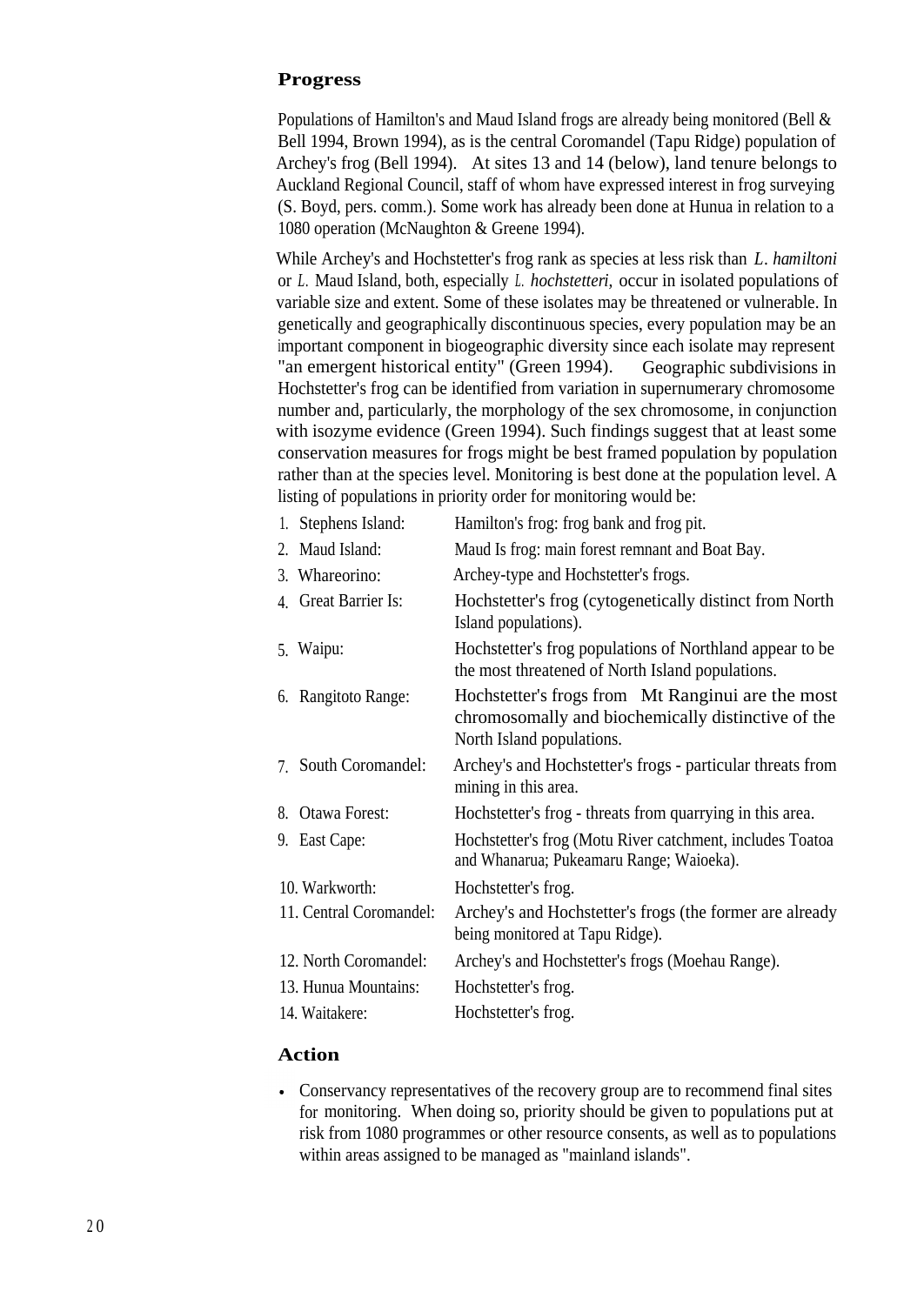Not all populations need to be monitored at the same intensity, greatest effort should be devoted to those of highest priority. Low priority populations may only require checking at 3-5 year intervals. Monitoring techniques could range from rigorous assessments of population density (involving the permanent marking of individuals, e.g., Stephens Island frog pit, Maud Island Boat Bay) to simple indexing (timed searches along permanent transects - measuring snoutvent length (SVL) being a handy adjunct to abundance). Techniques most appropriate to specific circumstances should be decided upon by the recovery group in consultation with the DoC Conservancies concerned. As part of the monitoring, habitat features must also be assessed. There is an urgent need to standardise monitoring procedures for each species. For a summary of interim monitoring procedures refer to Appendix 2.

#### **Key Personnel**

| Hamilton's frog:    | DoC Nelson/Marlborough;                                                                          |
|---------------------|--------------------------------------------------------------------------------------------------|
| Maud Island frog:   | Dr B. D. Bell (VUW) in association with DoC Nelson/Marl-<br>borough;                             |
| Archey's frog:      | DoC Waikato, Dr B. D. Bell (VUW);                                                                |
| Hochstetter's frog: | DoC Northland, Auckland, Waikato, Bay of Plenty, East Coast;<br><b>Auckland Regional Council</b> |

#### OBJECTIVE 5

*Survey potential habitat to locate further poulations of native frog and integrate all existing native frog distribution data.*

#### **Explanation**

Native frogs are small, nocturnal and cryptically coloured; they are easily overlooked. Many populations may exist which we are unaware of - it was not until 1991 that Archey-type and Hochstetter's frogs were found at Whareorino. There is a need to firstly identify priority areas for survey and secondly to ensure that all existing information on frog distribution is readily available.

Priority areas for searching (ordered by species) are:

#### *Hamilton's frog*

1. Stephens Island

#### *Hamilton's & Maud Island frogs*

- 1. D'Urville Island
- 2. Chetwode Islands
- 3. Marlborough Sounds mainland
- 4. Arapawa Island
- 5. North West Nelson (especially Paturau coast)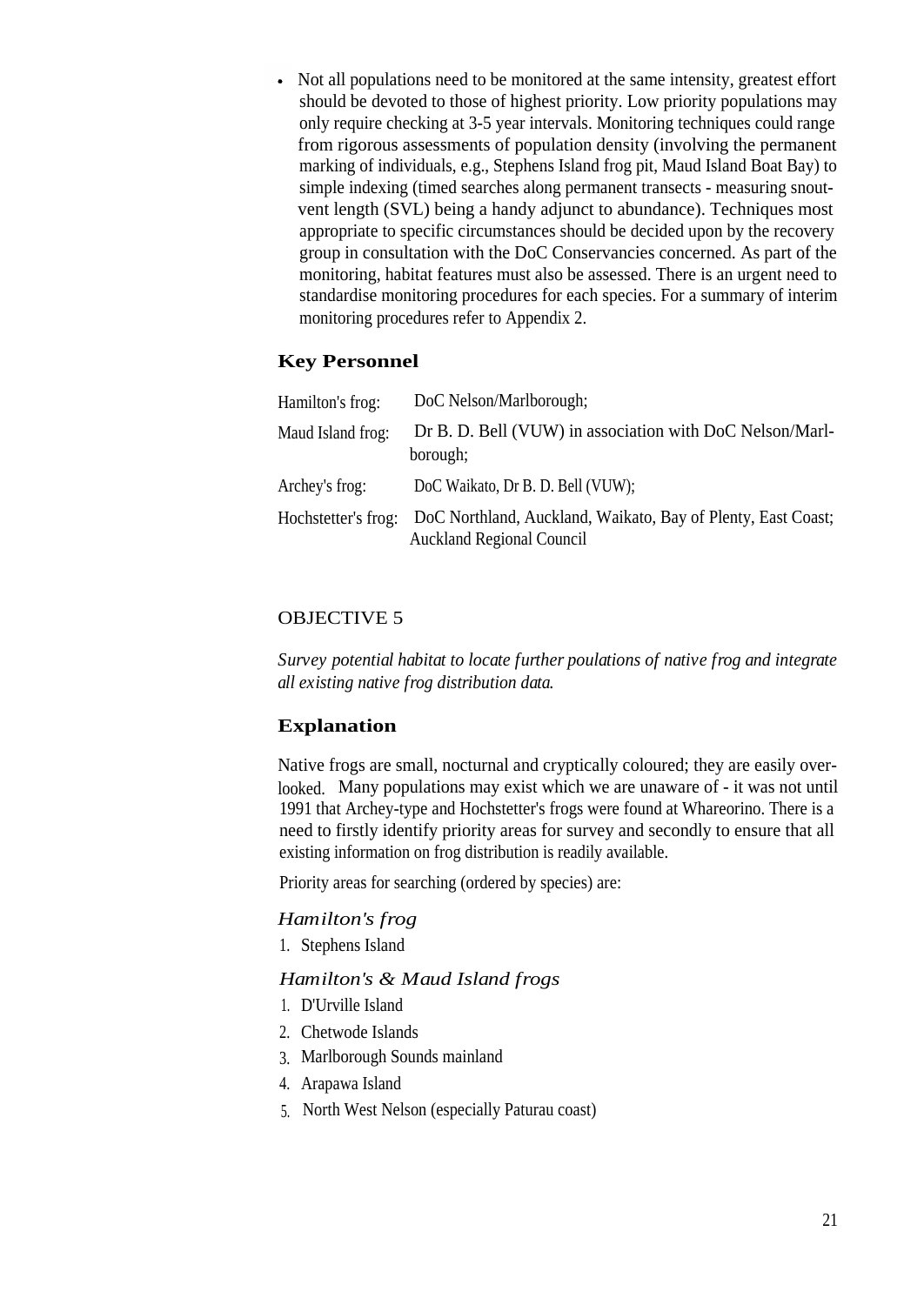#### *Archey's & Hochstetter's frogs*

- 1. Western King Country
- 2. Pirongia

#### *Hochstetter's frog*

- 1. South of East Cape
- 2. Southern Urewera
- 3. Kaimai-Mamaku
- 4. Central and northern Northland

Distribution data on native frogs must be made more easily available to DoC officers and *bona fide* research workers. Dr B. D. Bell (VUW) has extensive distribution records of native frogs and further records are held as part of DoC's Amphibian and Reptile Distribution Scheme. These records must be combined, ideally as part of DoC's Amphibian and Reptile Distribution Scheme.

#### **Action**

- Conservancies will determine survey sites and conduct surveys annually in consultation with the Recovery Group.
- DoC Science & Research and Dr B. D. Bell (VUW) to advise if data are in a form that can be readily exchanged between DoC and VUW Due recognition should be given to Dr Ben Bell for gathering and providing records.

#### **Key Personnel**

DoC Nelson/Marlborough, East Coast, Bay of Plenty, Waikato, Northland.

DoC Science & Research, Dr B. D. Bell (Victoria University).

#### OBJECTIVE 6

*To raise public awareness of native frogs to advocate protection of their habitat.*

#### **Explanation**

Native frogs are cryptic creatures which are easily overlooked. Scientifically, however, quite a lot is known about them. There is a need to inform the public, local bodies, regional councils and private landowners about native frogs, and to encourage their concern for, and involvement in, the protection of native frog habitat.

#### **Progress**

A "fact sheet" about native frogs has been produced (by DoC), giving descriptions of both native and introduced frogs and their likely habitats (see Appendix 3).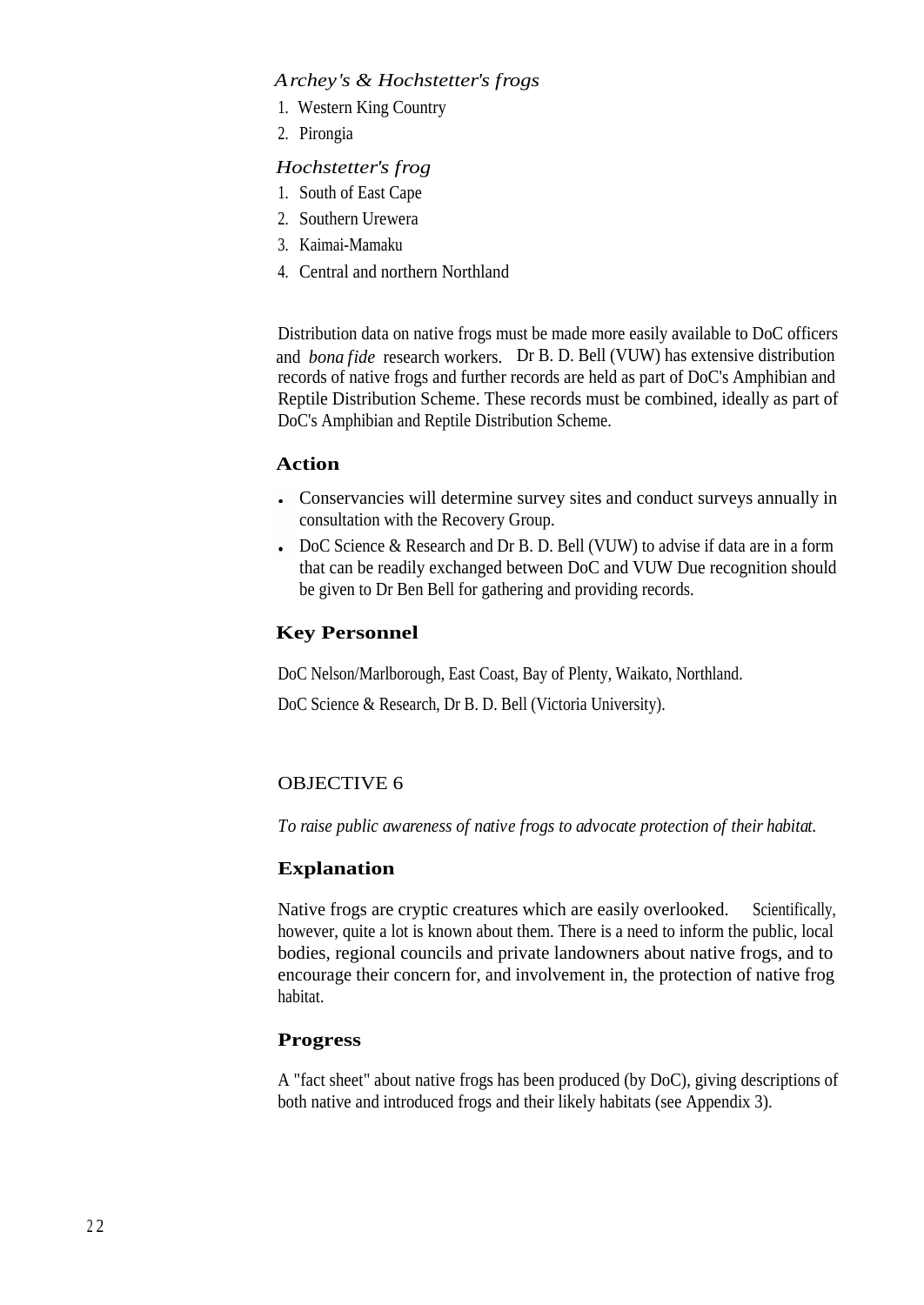#### **Action**

- Distribute the fact sheet to organisations involved with land management, and those involved in outdoor pursuits (tramping, hunting, etc.). Copies of the fact sheet could be left in appropriate back-country huts.
- Prepare a popular article on native frogs and their conservation for contribution to publications such as *Forest & Bird* magazine, *Straight Furrow* etc.
- Produce a video on frog conservation to be used at captive institutions in lieu of a live captive display. Existing material should be checked first.
- Seek the support of non-government organizations to assist with frog advocacy.

#### **Key Personnel**

DoC Science & Research, Threatened Species Unit, & Public Awareness Unit in consultation with Recovery Group.

#### OBJECTIVE 7

*Maintain at least one long-term, self-sustaining population of each species of native frog (low priority).*

#### **Explanation**

Terrestrial species of *Leiopelma* have been bred in captivity, but captive-held colonies of *L. hochstetteri* breed only occasionally. Further, for all species, survival of captive-bred young to adulthood has been poor. Improved captive husbandry techniques leading to the establishment of self-sustaining colonies would allow supply of frogs for research (e.g., toxic bait trials, predator response trials), advocacy/education and even, perhaps, establishment of new wild populations.

Ultimately, the aim should be to maintain at least one long-term, self-sustaining captive population of each species of native frog. Such an aim is unlikely to be achieved within the next five years (duration of this plan), especially for Hamilton's frog. Priority for *L. hamiltoni* must be the establishment of at least two new wild populations (Objective 2) and only when this has happened will some individuals be available to be taken into captivity.

#### **Action**

- Refine techniques for maintaining and breeding Hochstetter's frog in captivity.
- For Hochstetter's, Archey's and Maud Island frogs improve survival of captive bred young to adulthood.

#### **Key Personnel**

Dr Ben D. Bell (Victoria University) in consultation with Recovery Group and DoC Species Protection Division.

#### NOTES TO SECTION S

a discrete area on the mainland intensively managed as an entire ecosystem i.e., as if it were an offshore island.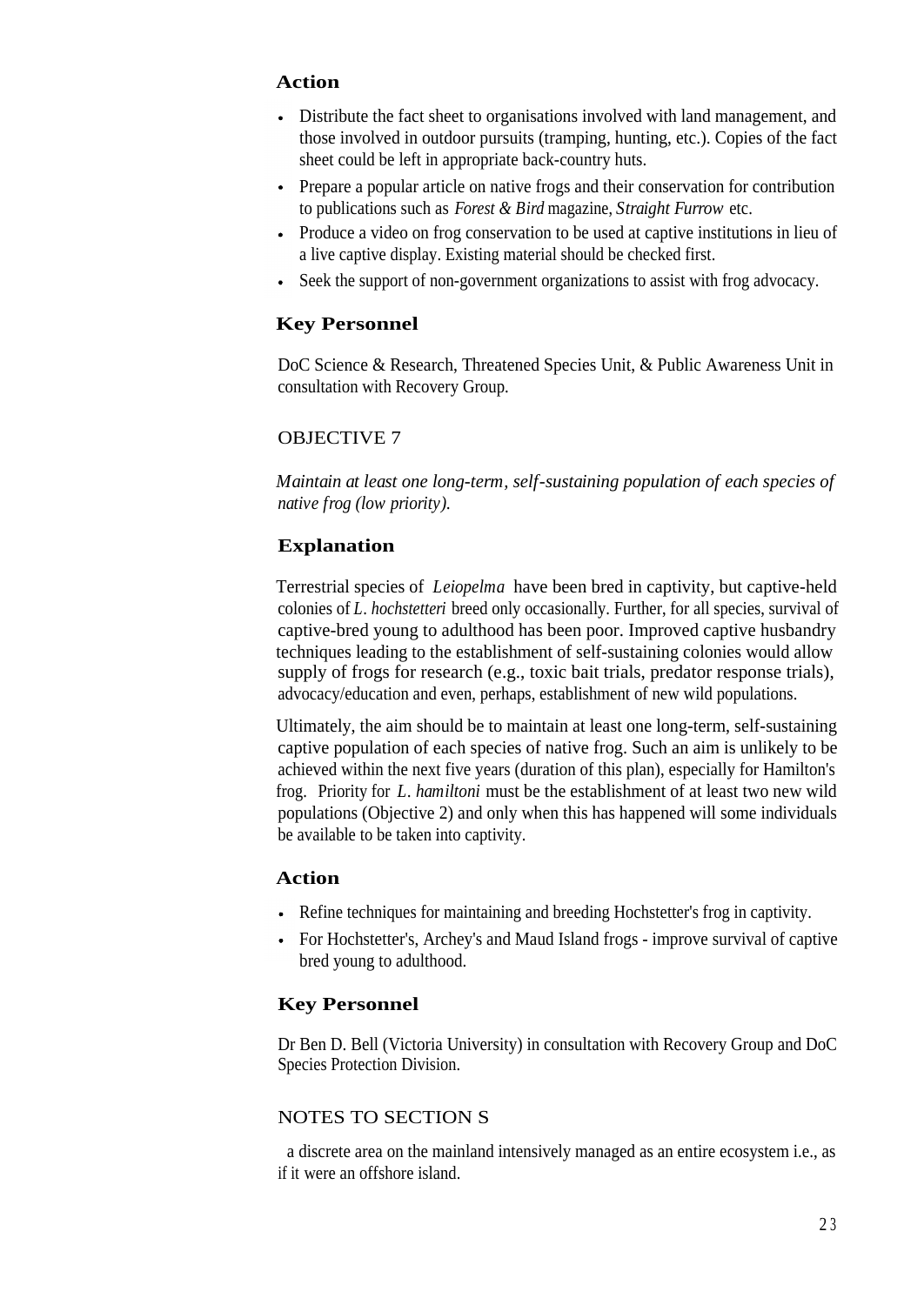## 9.0 Research Priorities

#### *Topics are listed in order of priority.*

a) Review and test techniques for monitoring frog populations in order to recommend most suitable protocols for NZ species.

#### *Explanation*

Develop standard techniques for monitoring; also tagging/monitoring techniques for individual frogs. When developing techniques, reference should be made to Heyer et al (1994) "Measuring and Monitoring Biological Diversity: Standard Methods for Amphibians".

b) Effect on frog populations, of aerially broadcast poisons used to control possums.

#### *Explanation*

Determine proportion of individuals in frog populations which would be at risk of consuming poison baits, or of secondary poisoning during a control operation. Conduct non-toxic marker trials. Observe impact of toxic baits on captive individuals. Document impact on local populations of Archey's and Hochstetter's frogs before, during and after control operations. A research contract has been negotiated between DoC Science & Research and Dr B.D. Bell (VUW) to investigate the effects of 1080 on native frog populations. Some basic work has already been done by Auckland Regional Council in the Hunua Ranges (McNaughton & Greene 1994).

c) Refinement of frog translocation methodologies.

#### *Explanation*

Research should aim at providing protocols for evaluating potential habitats, safe transportation of frogs, and schemes for monitoring the survivorship of translocated populations (latter may involve revaluation of marking and/or tagging procedures).

d) Impact of introduced mammalian and avian predators on surviving mainland populations.

#### *Explanation*

What mammals and/or introduced birds are predators of native frogs, and which of these are of greatest threat to the frogs? *Leiopelma* are known to possess a suite of anti-predator mechanisms (Bell 1985b, Green 1988b). Any study should assess the significance of frog paratoid secretions as a deterrent to predators.

e) Impact of introduced frogs on surviving mainland populations.

#### *Explanation*

Document the extent and the consequence of predation and competition from introduced frogs. At Whareorino, predation was recorded on *"L*. *archeyi"* by the golden bell frog *Litoria aurea* (Thurley & Bell 1994). Although native frogs were once distributed along the west coast of the South Island (Worthy 1987b), this area is now extensively occupied by the whistling frog *Litoria ewingi -* was competitive exclusion involved?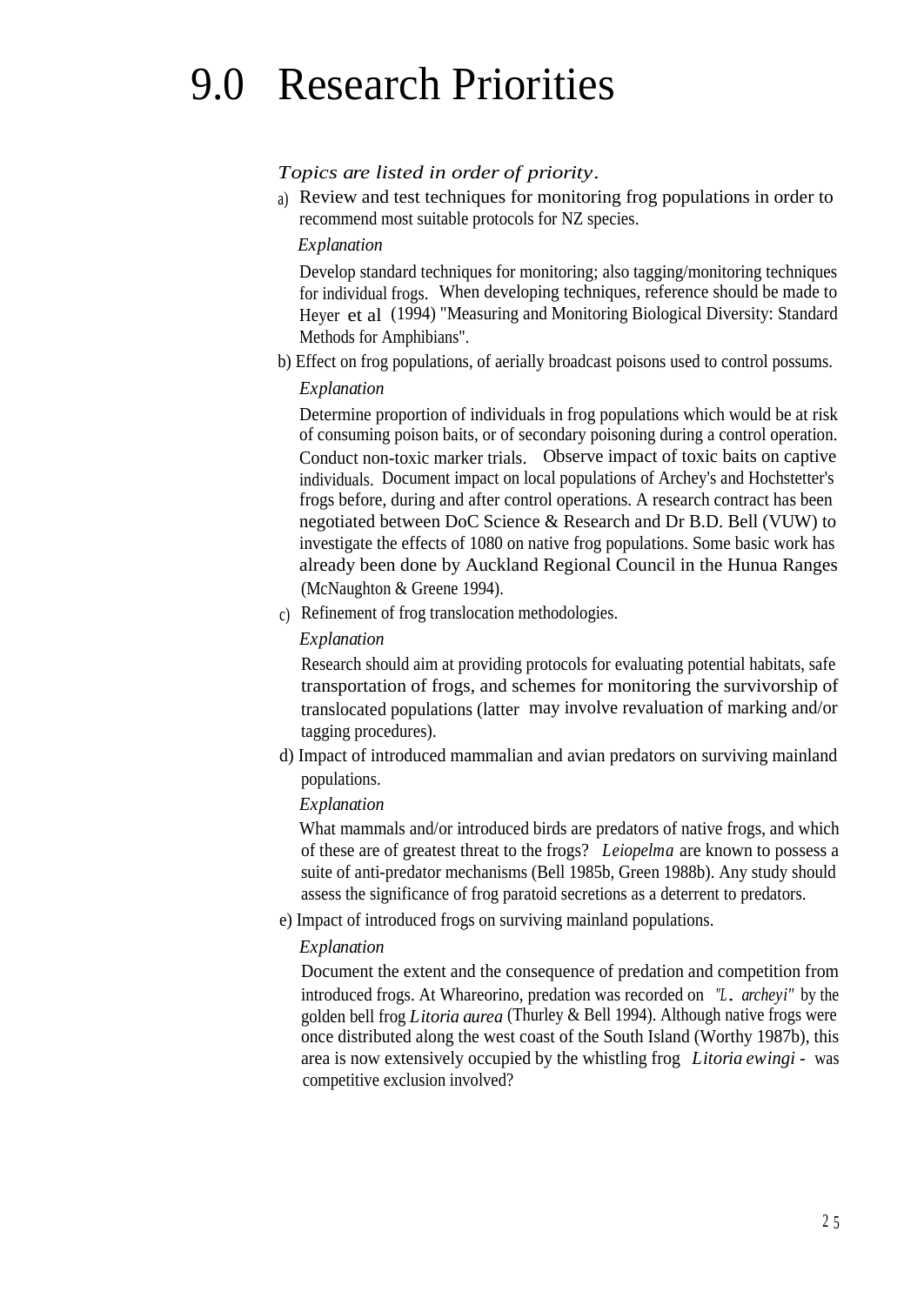f) Genetic population studies.

#### *Explanation*

Establish the taxonomic status of the Maud Island frog, and the Archey-type frog at Whareorino. Refine understanding of what constitutes a discrete population (has implications for possible translocations). Note that research being conducted by Bruce Waldman (University of Canterbury) is basically concerned with developing non-destructive tools to characterise genetic variation within frogs.

9) Demography, behaviour and habitat requirements of Archey's and Hochstetter's frogs.

#### *Explanation*

Further information is required on habitat requirements (limits of tolerance), recruitment of juveniles into populations, and behaviour in relation to daily activity patterns (emergence). This information will be of importance in any assessment of potentially adverse impacts on native frogs (see topics b, d and e, page 19).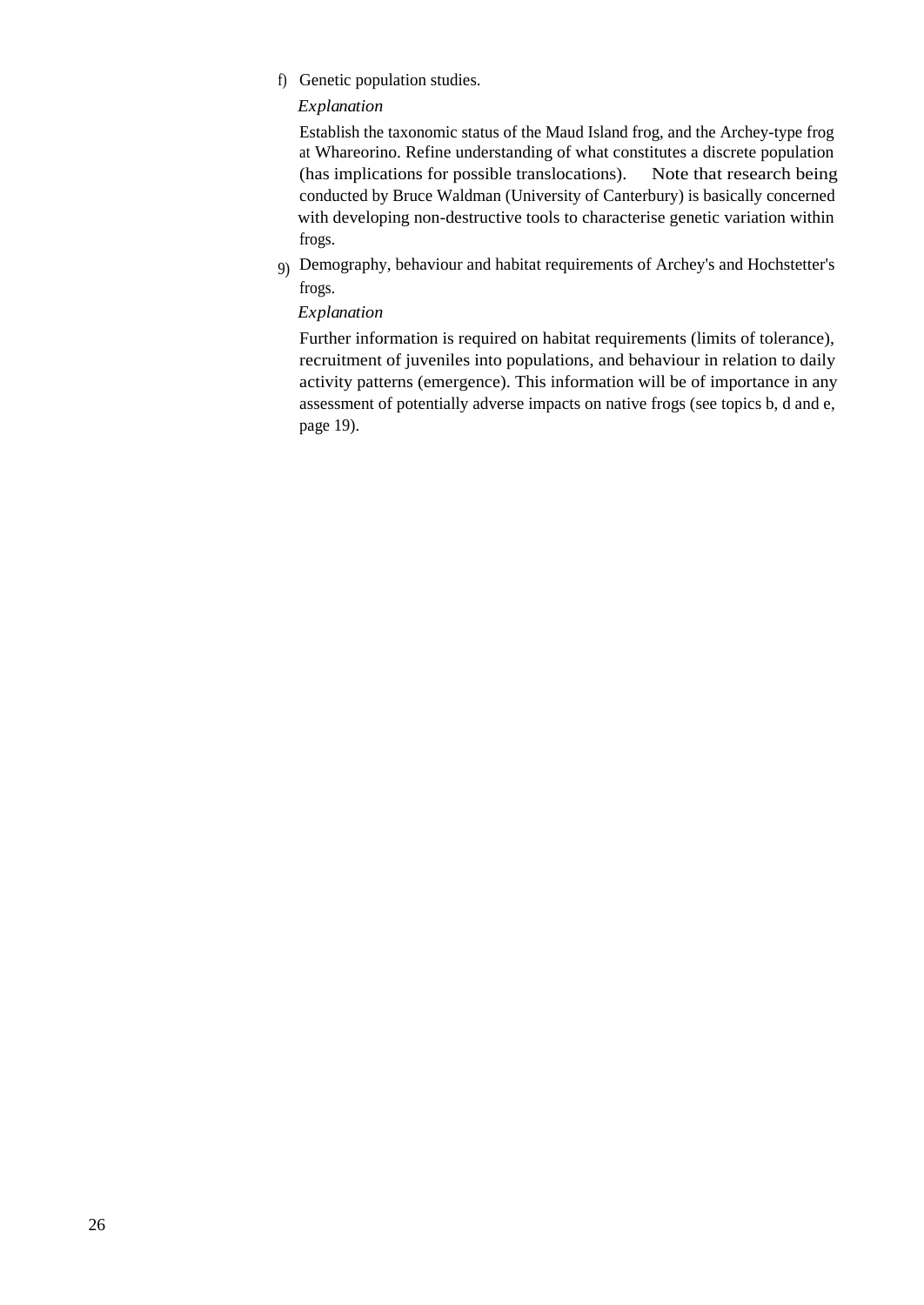### References

- Bell, B.D. 1982: The amphibian fauna of New Zealand. *In:* Newman, D.G. *ed.* New Zealand herpetology. Wellington, New Zealand Wildlife Service occasional publication no. 2. Pp. 27- 89.
- Bell, B.D. 1985a: Conservation status of the endemic New Zealand frogs. *In:* Grigg, G.; Shine, R.; Ehmann, H. *eds.* Biology of Australasian frogs and reptiles. Chipping Norton, Surrey Beatty. Pp. 449-458.
- Bell, B.D. 1985b: Development and parental care in the endemic New Zealand frogs. *In:* Grigg, G.; Shine, R.; Ehmann, H. *eds.* Biology of Australasian frogs and reptiles. Chipping Norton, Surrey Beatty. Pp. 269-278.
- Bell, B.D. 1994: A review of the status of New Zealand *Leiopelma* species (Anura: Leiopelmatidae), including a summary of demographic studies in Coromandel and on Maud Island. *New Zealand journal of zoology* 21:341-349.
- Bell, B.D.; Newman, D.G.; Daugherty C.H. 1985: The ecological biogeography of the archaic New Zealand herpetofauna (Leiopelmatidae, Sphenodontidae). *In:* Grigg, G.; Shine, R.; Ehmann, H. *eds.* Biology of Australasian frogs and reptiles. Chipping Norton, Surrey Beatty. Pp. 99-106.
- Bell, E.A.; Bell, B.D. 1994: Local distribution, habitat, and numbers of the endemic terrestrial frog *Leiopelma hamiltoni* on Maud Island, New Zealand. *New Zealand journal of zoology* 21: 437-442.
- Brown, D. 1994: Transfer of Hamilton's frog, *Leiopelma hamiltoni,* to a newly created habitat on Stephens Island, New Zealand. *New Zealand journal of zoology* 21: 425-430.
- Cree,A. 1985: Water balance of New Zealand's native frogs. *In:* Grigg, G.; Shine, R.; Ehmann, H. *eds.* Biology of Australasian frogs and reptiles. Chipping Norton, Surrey Beatty Pp. 361-371.
- Cree,A. 1988: Effects of arginine vasotocin on water balance of three leiopelmatid frogs. *General and comparative endocrinology* 72:340-350.
- Cree,A.; Butler, D. 1993: Tuatara Recovery Plan. Threatened Species Recovery Plan Series No. 9. Threatened Species Unit, Department of Conservation.
- Daugherty, C.H.; Bell, B.D.; Adams, M.; Maxson, L.R. 1981: An electrophoretic study of genetic variation in the New Zealand frog genus *Leiopelma. New Zealand journal of zoology 8:* 543-550.
- Daugherty C.H.; Maxson, L.R.; Bell, B.D. 1982: Phylogenetic relationships within the New Zealand frog genus *Leiopelma:* immunological evidence. *New Zealand journal of zoology* 9:239- 242.
- Department of Conservation 1995: Draft Conservation Management Strategy for Taitokerau, Northland. 2 volumes.
- Duellman, W E. 1975: On the classification of frogs. *Occasional papers of the Museum of Natural History, University of Kansus* 42:1-14.
- Green, D.M. 1988a: Cytogenetics of the endemic New Zealand frog, *Leiopelma hochstetteri:* extraordinary supernumerary chromosome variation and a unique sex chromosome system. *Chromosoma* 97:55-70.
- Green, D.M. 1988b: Antipredator behaviour and skin glands in the New Zealand native frogs, genus *Leiopelma. New Zealand journal of zoology* 15:39-45.
- Green, D.M. 1994: Genetic and cytogenetic diversity in Hochstetter's frog, *Leiopelma hochstetteri,* and its importance for conservation management. *New Zealand journal of zoology* 21: 417-424.
- Green, D.M.; Cannatella, D.C. 1993: Phylogenetic significance of the amphicoelous frogs, Ascaphidae and Leiopelmatidae. *Ecology ethology evolution* 5: 233-245.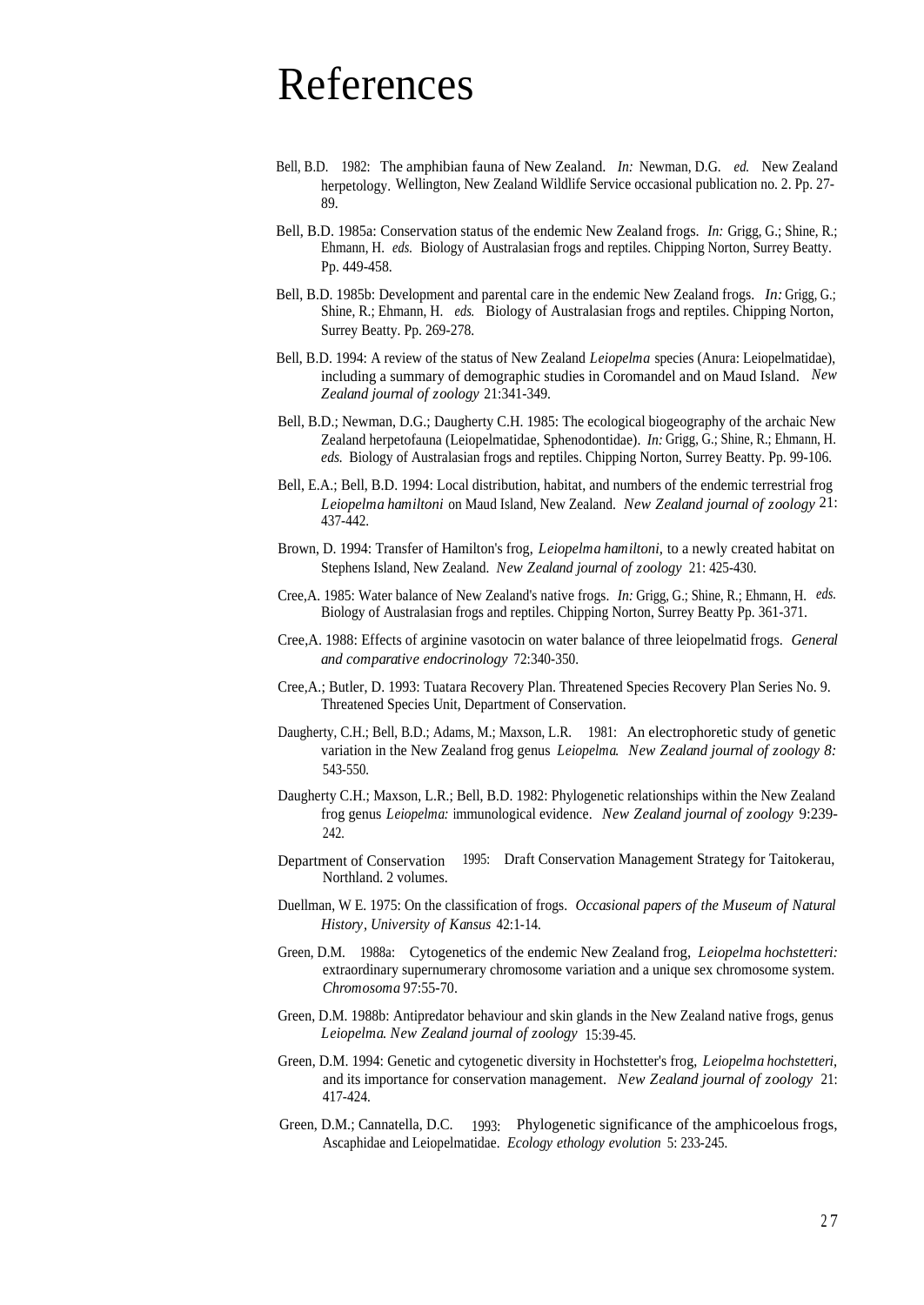- Green, D.M.; Sharbel,TE; Hitchmough, R.A.; Daugherty, C.H. 1989: Genetic variation in the genus *Leiopelma* and relationships to other primitive frogs. *Zettschrift fur Zoologische Systematik and Evoluntionsfurschung* 27:65-79.
- Green, D.M.; Zeyl, C.; Sharbel,TE 1993: The evolution of hypervariable sex and supernumerary chromosomes in the relict New Zealand frog, *Leiopelma hochstetteri. Journal of evolutionary biology* 6:417-441.
- Heyer, WR.; Donnelly, M.A.; McDiarmid, R.W; Hayek, L.C.; Foster, M.S. 1994: Measuring and monitoring biological diversity: standard methods for amphibians. Washington, D.C., Smithsonian Institution Press. 364p.
- McLennanjA. 1985: Some observations on Hochstetter's frog in the catchment of the Motu River, East Cape. *New Zealand.journal of Ecology* 8:1-4.
- McNaughton,A.; Greene, B. 1994: The effect of 1080 on the native Hochstetter's frog *(Leiopelma hochstettert)* population in the Hunua Ranges. Unpublished report prepared for the Auckland Regional Parks Service.
- Molloyj; Davis,A. 1994: Setting priorities for the conservation of New Zealand's threatened plants and animals. (Second edition collated by C. Tisdall). Wellington, Department of Conservation.
- Newman, D.G. 1990: Activity, dispersion, and population densities of Hamilton's frog *(Leiopelma hamiltont)* on Maud and Stephens Islands, New Zealand. *Herpetologica* 46:319-330.
- Newman, D.G.; Towns, D.R. 1985: A survey of the herpetofauna of the northern and southern blocks, Great Barrier Island, New Zealand. *Journal of the Royal Society of New Zealand* 15:279-287.
- Pechmann, J.H.K.; Scott, D.E.; Semlitsch, R.D.; Caldwell, J.P; Vitt, L.J.; Gibbons, J.W 1991: Declining amphibian populations: the problem of separating human impacts from natural fluctuations. *Science* 253: 892 -895.
- Sharbel,TE; Green, D.M. 1992: Captive maintenance of the primitive New Zealand frog, *Leiopelma hochstetteri. Herpetological review* 23:77-79.
- Towns, D.; McFadden, I. 1993: Chevron Skink Recovery Plan. Threatened Species Recovery Plan Series No. 5. Department of Conservation.
- Thurley,T; Bell, B.D. 1994: Habitat distribution and predation of a western population of terrestrial *Leiopelma* (Anura: Leiopelmatidae) in the northern King Country, New Zealand. *New Zealand journal of zoology* 21:431-436.
- Tyler, M.J. 1991: Where have all the frogs gone? *Australian natural history* 23:618-620.
- Worthy,TH. 1987a: Osteology of *Leiopelma* (Amphibia: Leiopelmatidae) and descriptions of three new subfossil *Leiopelma* species. *Journal of the Royal Society of New Zealand* 17:201- 251.
- Worthy, TH. 1987b: Palaeoecological information concerning members of the frog genus *Leiopelma:* Leiopelmatidae in New Zealand. *Journal of the Royal Society of New Zealand* 17: 409-420.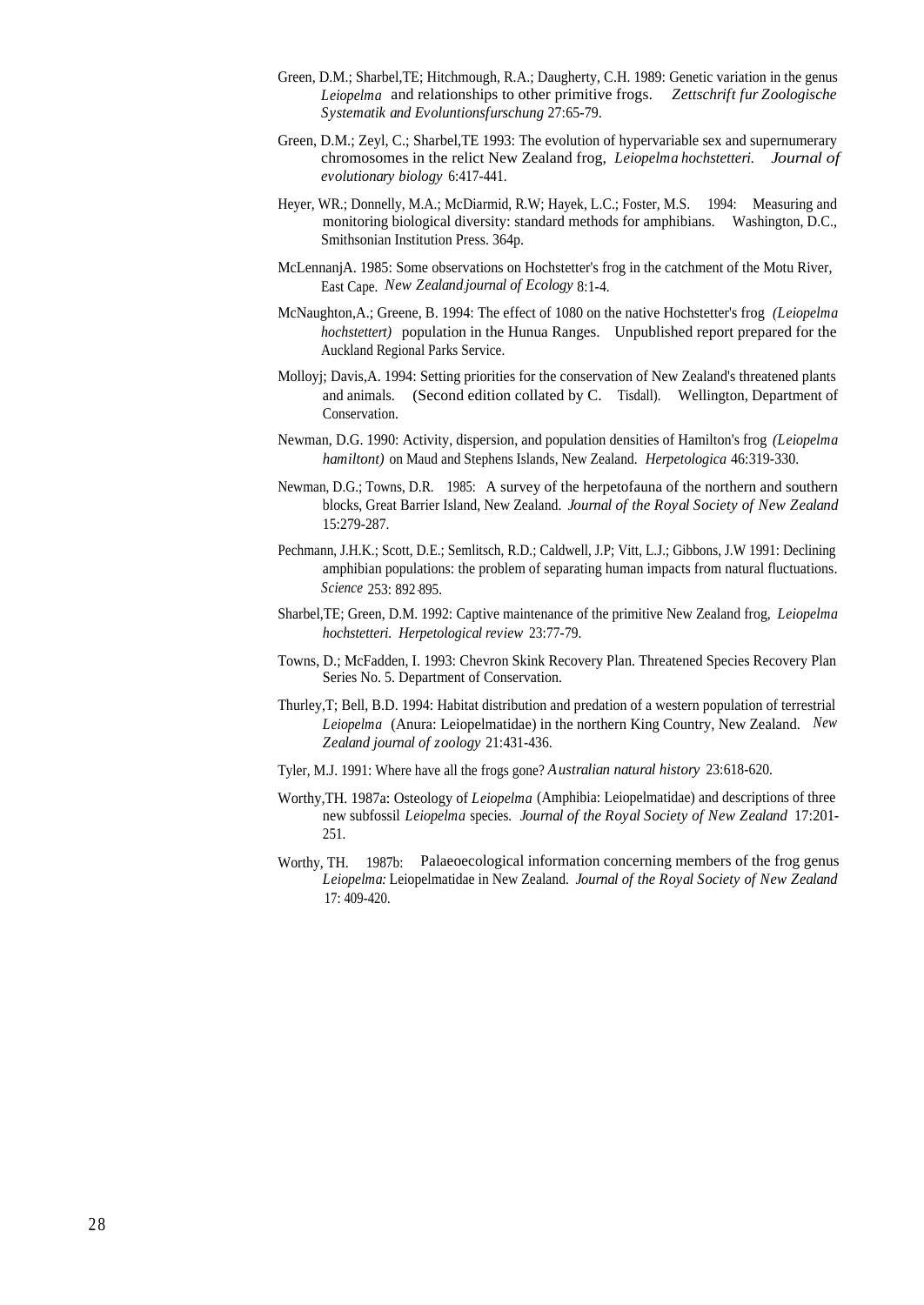## Acknowledgements

The compilation of this plan was undertaken intermittently over a period of three years (1993-1995) largely because of the intervention of higher priority work. While this period may seem excessive, it has allowed for extensive consultaiton and it is with gratitude that I acknowledge the many people who generously provided advice and comment on various drafts, in particular Peter Anderson, Ben Bell, Shaarina Boyd, Derek Brown, Alison Cree, David Green, David King, Ian Millar, Keith Owen, Richard Parrish, David Slaven, Rick Thorpe, David Towns, Dick Veitch, Bruce Waldman, Chris Ward, Tony Whitaker and Thelma Wilson. My very special thanks, though, go to Suzanne Clegg who, as DoC's Threatened Species Unit contact for native frogs, gave me much appreciated support and encouragement to see this project through to its completion.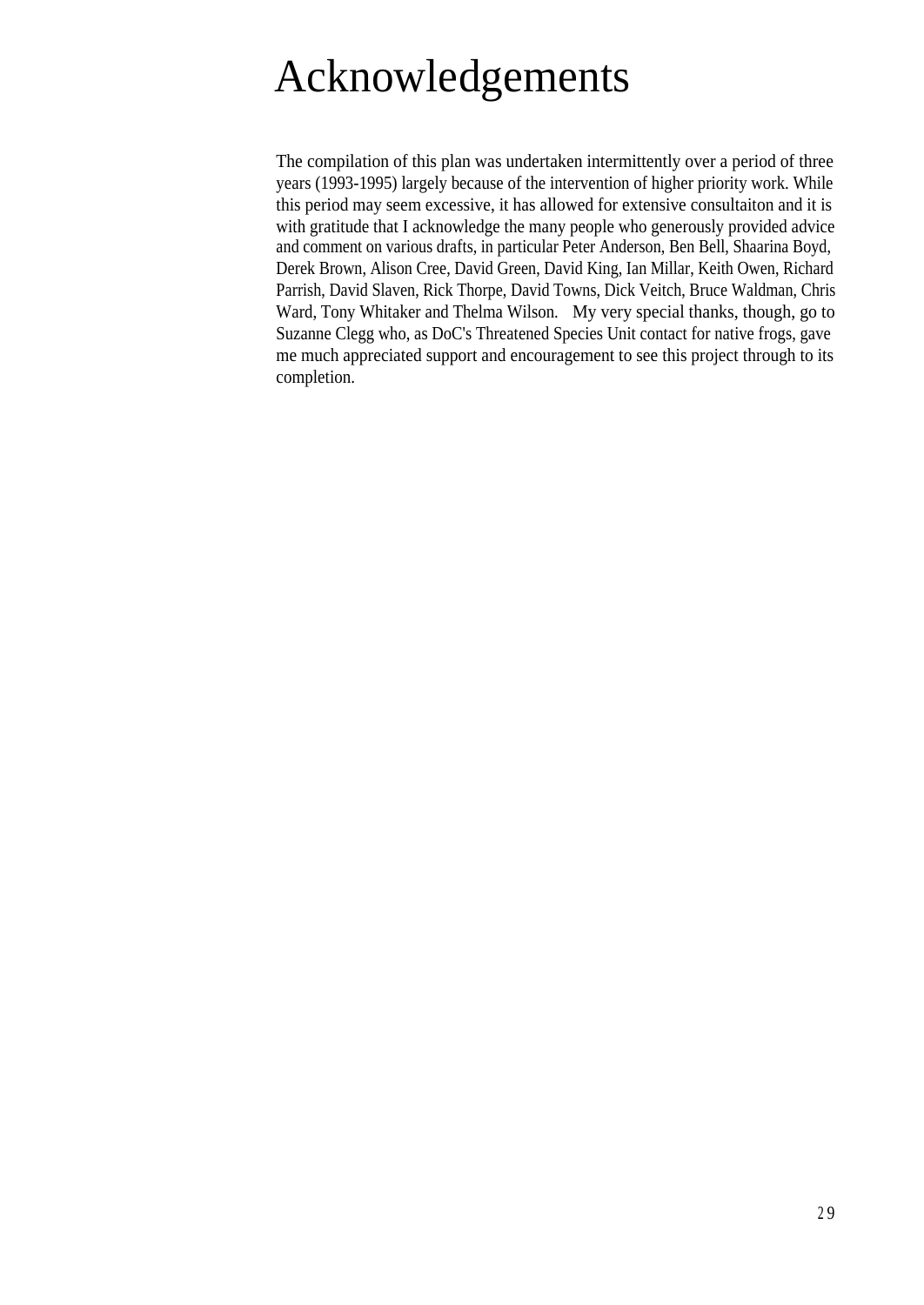### Appendix l: Estimate of Funding Required

An estimate of funds required to carry out projects outlined in this recovery plan for the next five years are given below. Estimates exclude salaries of DoC staff, but include provision for contracts where these may be involved (e.g., for research projects). The table outlines ongoing costs over 5 years. One-off projects and research objectives are outlined below.

|                       | 5 YEARS                  | 5 YEARS                  | 5 YEARS                     | 5 YEARS                  |                                            |                               |
|-----------------------|--------------------------|--------------------------|-----------------------------|--------------------------|--------------------------------------------|-------------------------------|
|                       | Monitoring               | Establish<br>new popns   | Attend<br>recovery<br>group | Survey                   | Total funds<br>required over<br>five years | Funds<br>required<br>per year |
| Northland             | \$7,500                  | $\overline{\phantom{a}}$ | \$2,500                     | \$3,000                  | \$10,500                                   | \$1,500                       |
| Auckland              | \$7,500                  | $\overline{\phantom{a}}$ | \$2,000                     | $\overline{\phantom{0}}$ | \$7,000                                    | \$1,400                       |
| Waikato               | \$12,500                 | $\qquad \qquad -$        | \$2,000                     | \$5,000                  | \$17,000                                   | \$3,400                       |
| Bay of Plenty         | \$5,000                  | $\overline{\phantom{a}}$ | \$2,000                     | L,                       | \$8,000                                    | \$1,000                       |
| East Coast            | \$7,500                  | $\overline{\phantom{a}}$ | \$2,000                     | \$3,000                  | \$12,000                                   | \$2,400                       |
| Nelson/Marl.          | \$7,500                  | \$15,000                 | \$2,500                     | \$5,000                  | \$27,500                                   | \$5,400                       |
| Science &<br>Research | $\overline{\phantom{a}}$ | $\overline{\phantom{a}}$ | \$2,000                     | $\overline{a}$           | \$2,000                                    | \$<br>400                     |
| <b>TOTAL</b>          | \$47,500                 | \$15,000                 | \$15,000                    | \$16,000                 | \$84,000                                   | \$15,500                      |

\* *Continued development of the frog pit, monitoring survival of transferred frogs to the pit, linking the pit to the frog bank, assessing suitability of Nukuwaiata Is. for Hamilton's frog.*

#### **One-off tasks**

Nelson/Marlborough Conservancy:

• Select and transfer Maud Island frogs to a new site:  $$5,000$ 

#### **Research objectives**

• Effects of 1080 on frog populations  $$10,000$ • Review and testing of monitoring techniques  $$ 9,500$ • Refinement of translocation techniques \$10,000 • Impact of predators (introduced mammals/birds/frogs) \$15,000 on native frog populations • Refinement of captive breeding techniques 5,000 Total research funds required over five years TOTAL FUNDS REQUIRED *OVER FIVE YEARS* \$49,500 \$ 138.500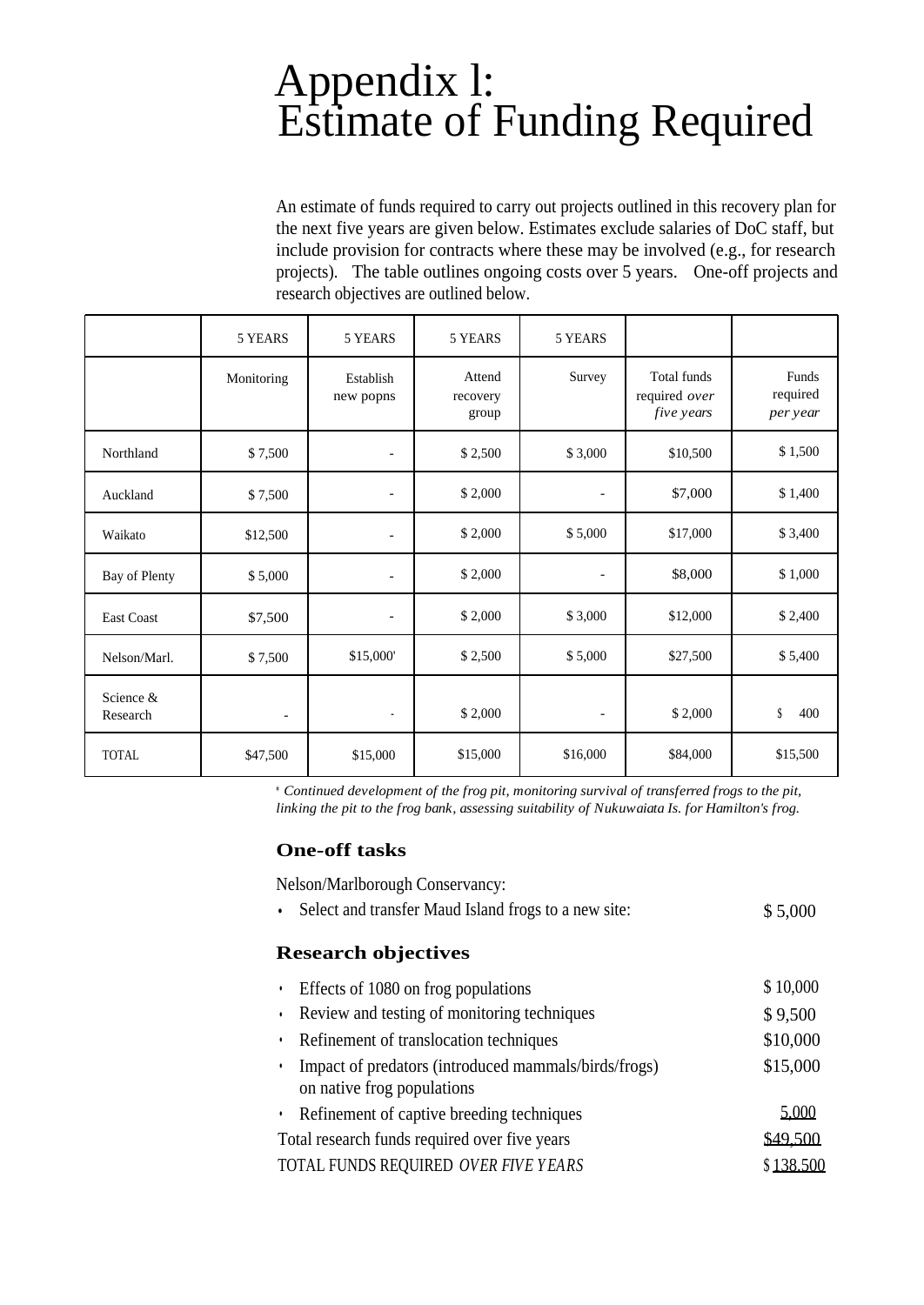### Appendix 2: Monitoring Techniques for Native Frogs

This recovery plan identifies that there is an urgent need for the standardisation of monitoring procedures for each species of native frog. Techniques that have been used in New Zealand were reviewed by the recovery group during the course of the development of this plan. As a result of these discussions, interim monitoring procedures forArchey's and Hochstetter's frogs were agreed upon and are presented below. There is however a need for research aimed at reviewing and testing monitoring techniques for New Zealand species, in order to recommend those most suitable. Determining the most suitable monitoring protocols is noted as being the highest priority for research in the plan.

It is recognised in the plan that not all populations need to be monitored at the same intensity. Greatest efforts should be devoted to those of highest priority. Lower priority populations may only require checking at 3-5 year intervals. Some populations are already being closely monitored, e.g., Stephens and Maud Island populations, and central Coromandel populations (Tapu ridge), the latter involving the marking of individuals within permanent quadrats.

Monitoring techniques could range from rigorous assessments of population density (involving the permanent marking of individuals) to simple indexing (timed searches along permanent transects). Techniques most appropriate to specific circumstances should be decided upon by the recovery group in consultation with the DoC Conservancies concerned.

Typically, on any sampling occasion, at least the following should be recorded:

- time spent observing (start/finish times)  $\bullet$
- weather conditons 24 hours prior to search
- rain during search
- air temperature and relative humidity at the start and finish of search
- physical description of habitat and of where each frog was found: on ground (substrate: rock, soil, leaf litter, logs), under cover (rock, logs, etc), in foliage, on tree trunk, height from ground.
- sketch map of area searched, with approximate location of frogs
- snout-vent length of frogs, weight (useful but not essential)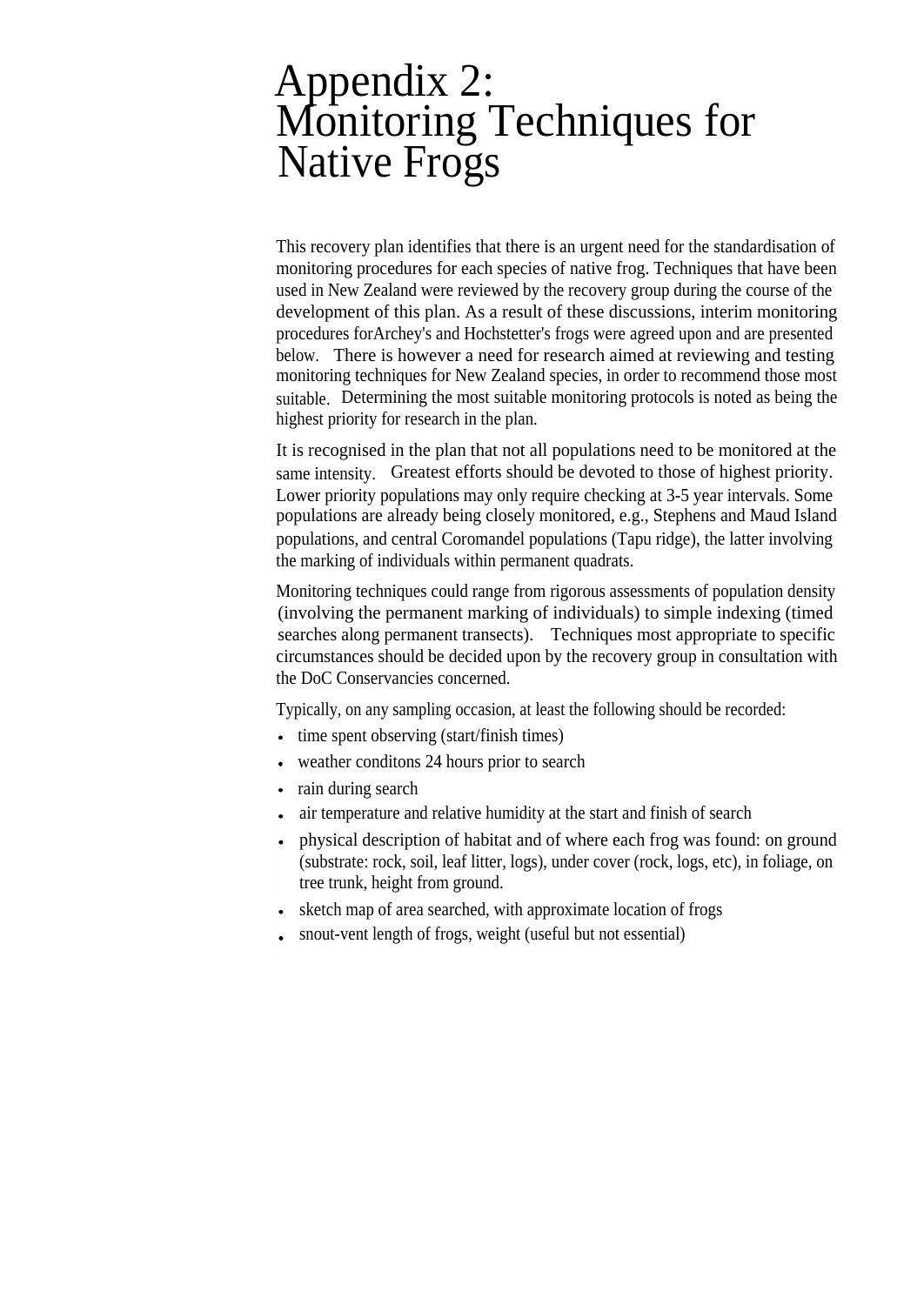#### PROPOSED MONITORING TECHNIQUE FOR ARCHEY'S FROG

- monitor at least 2 to 5 transects (100m x 2m) side by side
- monitor in late January-February  $\ddot{\phantom{0}}$
- monitor during the day  $\bullet$
- lift rocks/logs, search in vegetation up to head height  $\bullet$
- record a physical description of habitat, including photopoints  $\ddot{\phantom{0}}$
- record climatic information

#### PROPOSED MONITORING TECHNIQUE FOR HOCHSTETTER'S FROG

- monitor 2 x 100m transects, upstream verge (i.e., splash zone)
- monitor in late January-February
- monitor during the day
- search in all suitable habitat along the transect (under rocks, vegetation, in crevices), all non-destructive
- record a physical description of habitat, including photopoints.
- record climatic information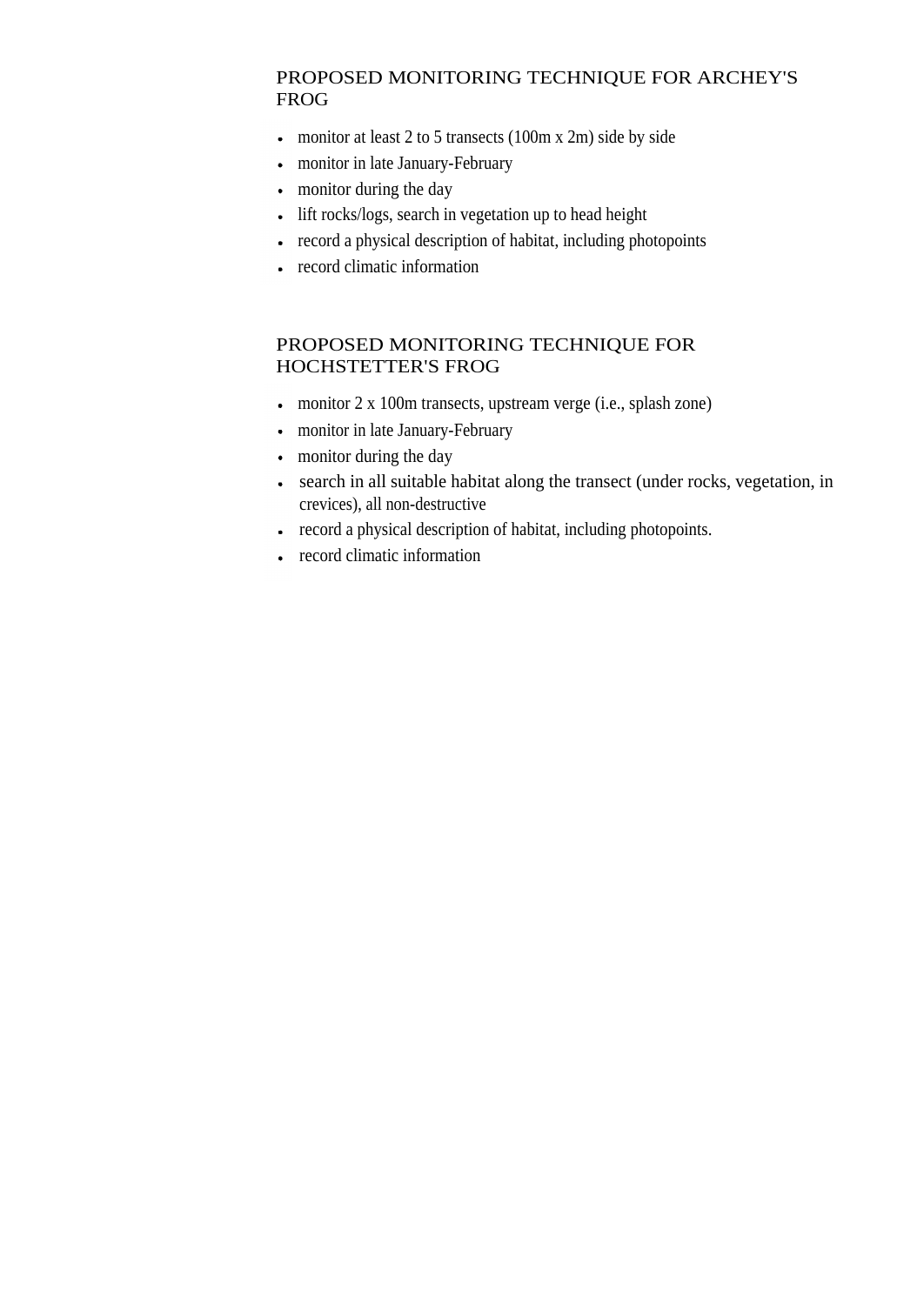### Appendix 3: Advocacy Pamphlet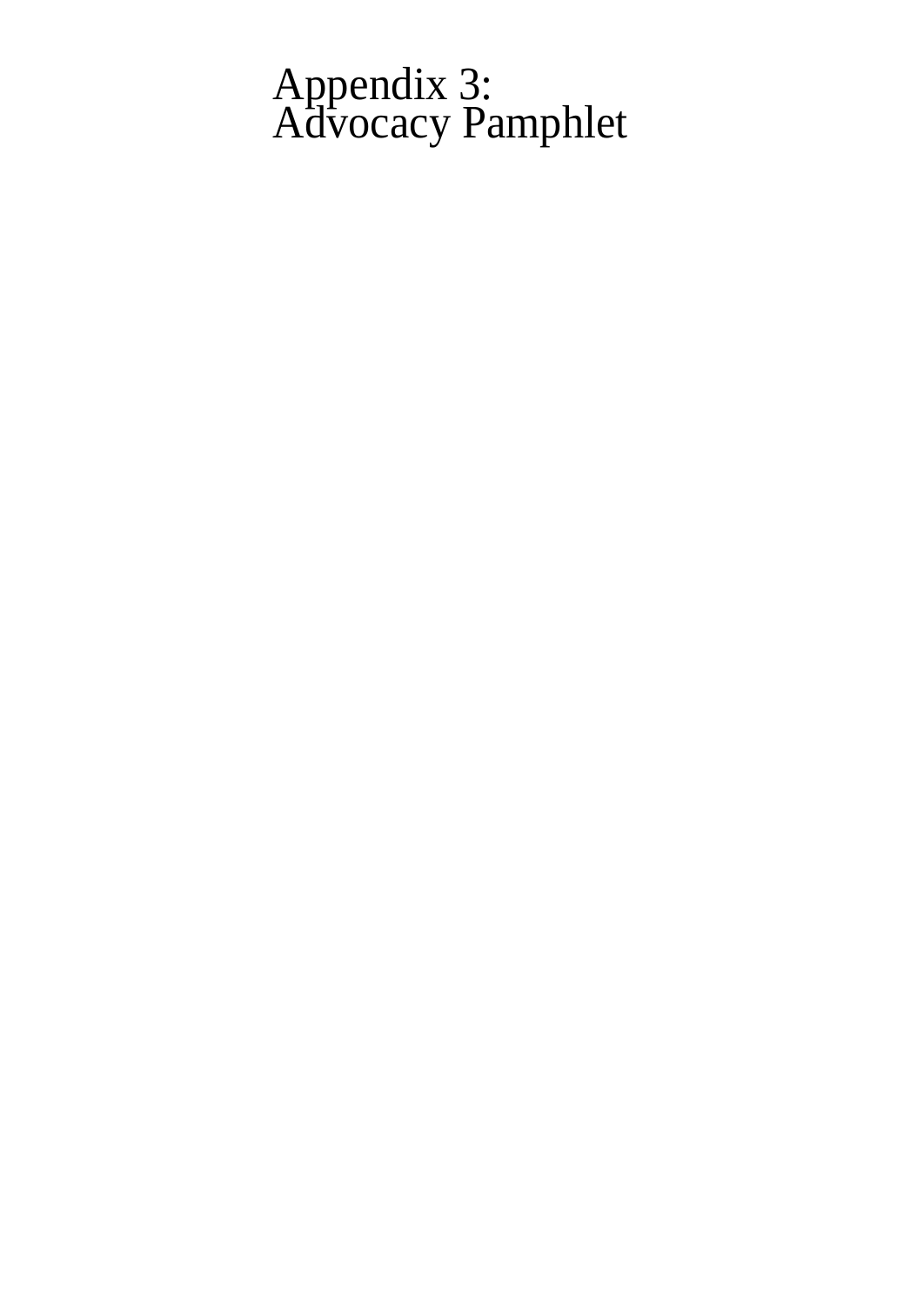DOC Fact Sheet<br> $\frac{1995}{1}$ 

 $\bigcirc$ 

 $\bigcirc$ 

# New Zealand Native Frogs

| Have you<br>seen a native<br>frog? | The Department of Conservation needs help in finding out where our<br>native frogs are. Populations of frogs may exist that we don't know<br>about. If you see one please report it.                                                                                                                                                                                                                                                  |
|------------------------------------|---------------------------------------------------------------------------------------------------------------------------------------------------------------------------------------------------------------------------------------------------------------------------------------------------------------------------------------------------------------------------------------------------------------------------------------|
|                                    | New Zealand has four native frogs. All are threatened. The Maud Island and<br>Hamilton frogs are found only on off-shore islands, the Hochstetter and Archey's frogs<br>live in forests in the northern half of the North Island.                                                                                                                                                                                                     |
|                                    | All native frogs are protected<br>New Zealand frogs are the most primitive of all living<br>frogs<br>· They do not have external cardrums and have an extra<br>vertebra in their backbone<br>• Native frogs hatch from the egg as tailed froglets - they<br>don't have a tadpole stage.<br>· Native frogs are active at night<br>· They are smaller than most introduced frogs, average<br><b>Archey's Frog</b><br>size is 10 -50 mm. |
| <b>Threats</b>                     | New Zealand originally had seven species of native frog, three are now extinct.<br>Habitat destruction has been the single biggest<br>threat to native frogs.<br>chevi<br>chstetteri                                                                                                                                                                                                                                                  |
| Where are                          | amiltoni<br>Maud Island'<br>The Hochstetter frog is found close to small forest<br>srcheyi & hochstetteri                                                                                                                                                                                                                                                                                                                             |
| they found?                        | streams.<br>All other native frogs live in forest areas where<br>they can find good shelter from rocks, logs etc.<br>Frogs must keep their skin moist to survive so<br>they only come out on moist evenings to feed.<br>ಞ<br>D<br>The best time to find them is on warm, moist, au-<br>tumn nights.<br>Once out frogs usually sit on the ground, occa-<br>sionally they climb trees and shrubs.                                       |

Department of Conservation<br>Te Papa Atawhai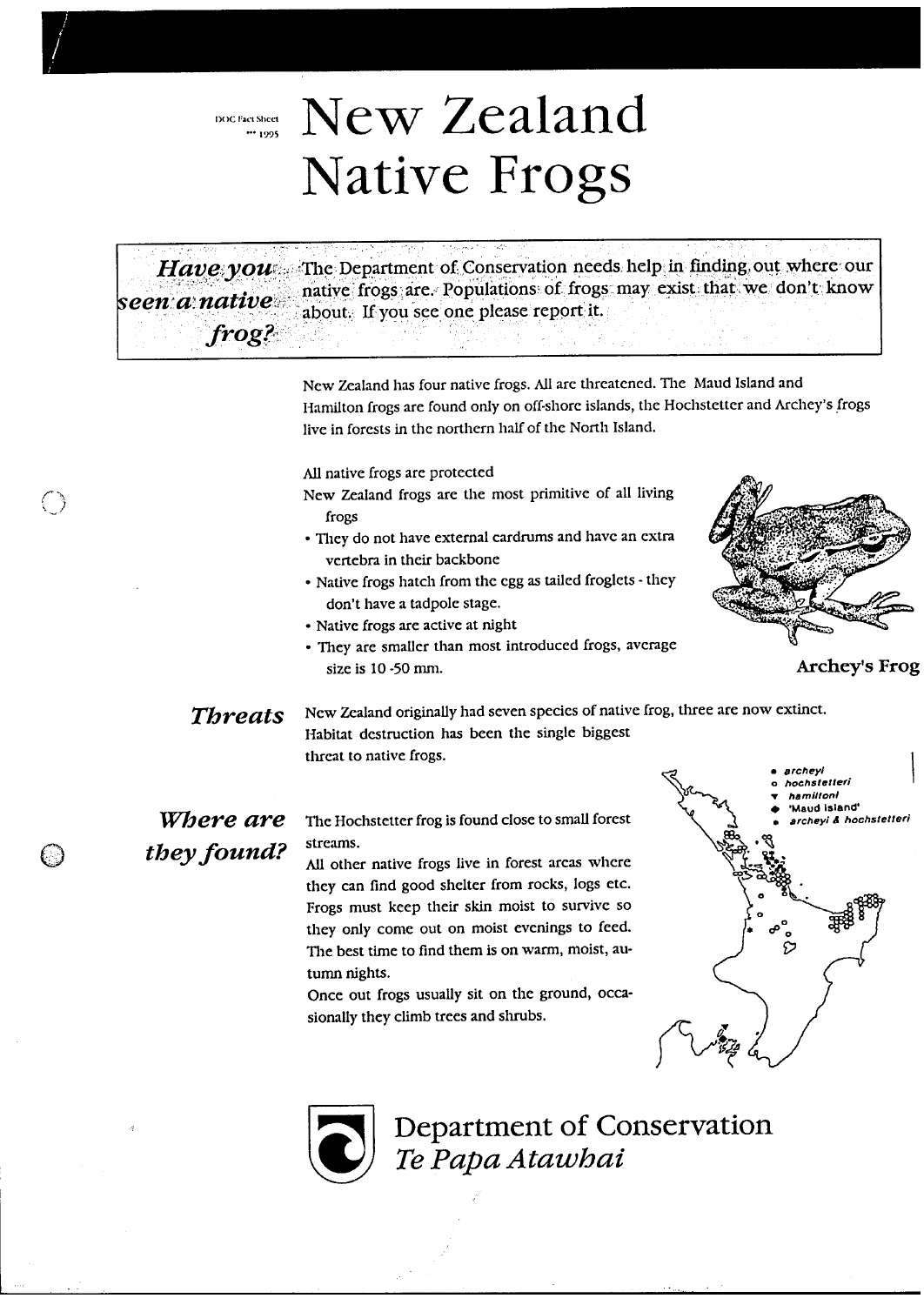Please don't not move rocks or logs when looking for frogs, doing so will destroy the habitat they need to survive

recognise a native frog

 $How to$  Most frogs seen in New Zealand have been introduced from Australia.

> Native frogs are distinguishable from Australian frogs because:

- Native frogs don't have external eardrums
- · Eye pupils are round (Australian frogs pupils are horizontal)
- Native frogs don't make loud breeding calls
- · Native frogs are generally smaller than introduced frogs



**Hochstetter Frog** 

you see a native frog

◯

**What to do if** Check to make sure it isn't an Australian frog. (large, green and horizontal eye pupils) If you can, try photographing the frog.

> Try not to handle the frog. If you do touch the frog make sure your hands are wet. Report your sighting to a Department of Conservation office:

Note the location, number of frogs seen and the type of habitat they were seen in.

Golden Bell Frog - Australian (Introduced)





**Maud Island Frog (Native)** 

Produced by Department of Conservation, 59 Boulcott Street, P O Box 10-420, Wellington, New Zealand. Telephone (04) 471-0726